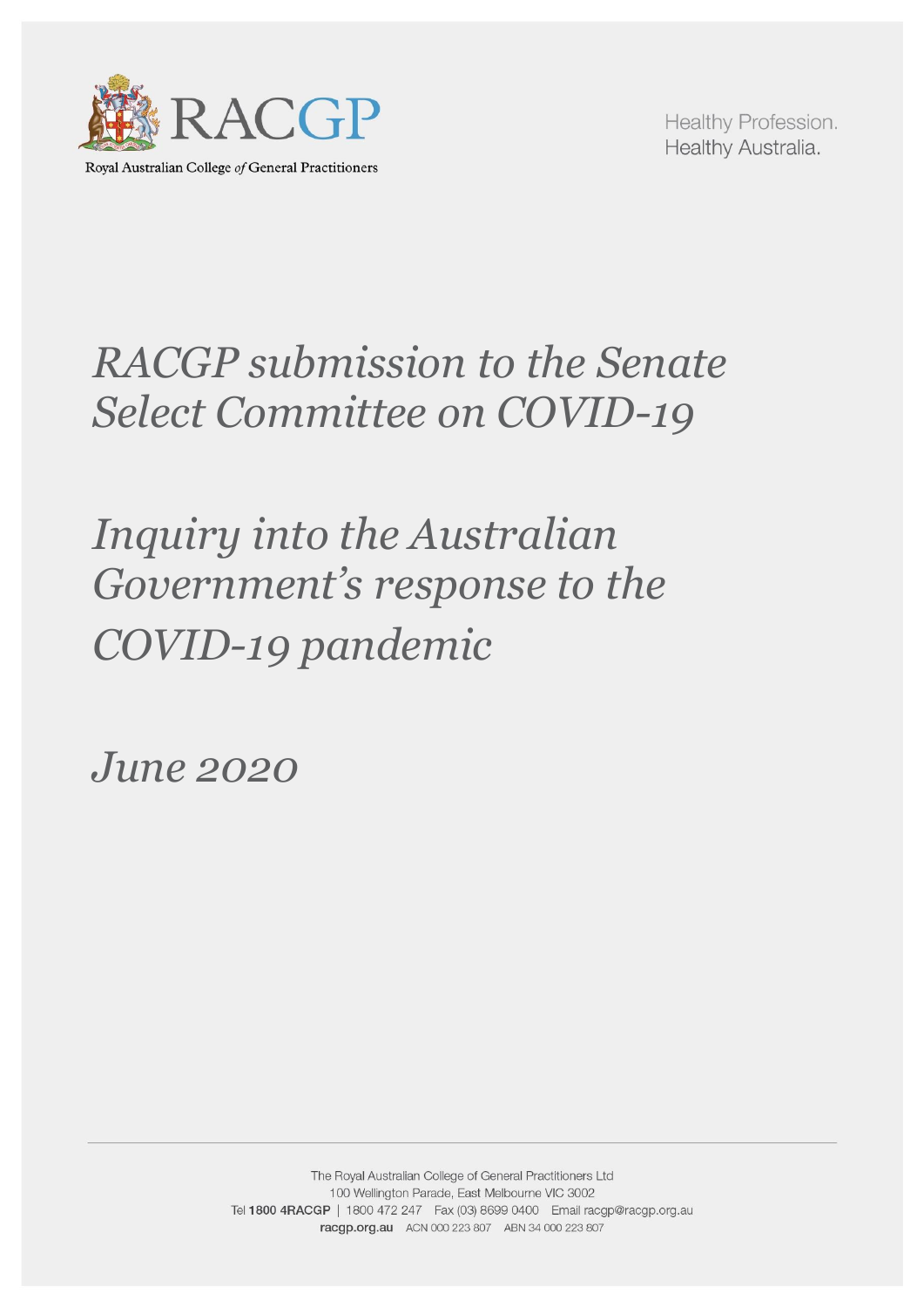

# *Contents*

| 1. Introduction                                                                | 5  |
|--------------------------------------------------------------------------------|----|
| 1.1. General comments on the response to the COVID-19 pandemic                 | 5  |
| 2. Recommendations                                                             | 6  |
| 2.1. Urgent recommendations                                                    | 6  |
| 2.2. Short-term recommendations                                                | 6  |
| 2.3. Medium to long-term recommendations                                       | 7  |
| 3. Discussion                                                                  | 8  |
| 3.1. Impact of the pandemic on patients                                        | 8  |
| 3.1.1. Issue                                                                   | 8  |
| 3.1.2. Member feedback and RACGP position                                      | 8  |
| 3.2. Access to and use of personal protective equipment (PPE)                  | 9  |
| 3.2.1. Issue                                                                   | 9  |
| 3.2.2. Member feedback and RACGP position                                      | 9  |
| 3.3. COVID-19 Medicare Benefits Schedule (MBS) telehealth items                | 10 |
| 3.3.1. Background                                                              | 10 |
| 3.3.2. Positive aspects of service delivery via telehealth                     | 11 |
| 3.3.3. Issue                                                                   | 11 |
| 3.3.4. Member feedback and RACGP position                                      | 12 |
| 3.3.5. Short-term recommendations to improve telehealth services               | 14 |
| 3.3.6. Funding for research into the efficacy of care delivered via telehealth | 14 |
| 3.4. Future of telehealth services beyond September 2020                       | 15 |
| 3.4.1. Issue                                                                   | 15 |
| 3.4.2. Member feedback and RACGP position                                      | 15 |
| 3.5. Medicare compliance processes                                             | 16 |
| 3.5.1. Issue                                                                   | 16 |
| 3.5.2. Member feedback and RACGP position                                      | 16 |
| 3.6. Financial support and assistance for practices                            | 16 |
|                                                                                |    |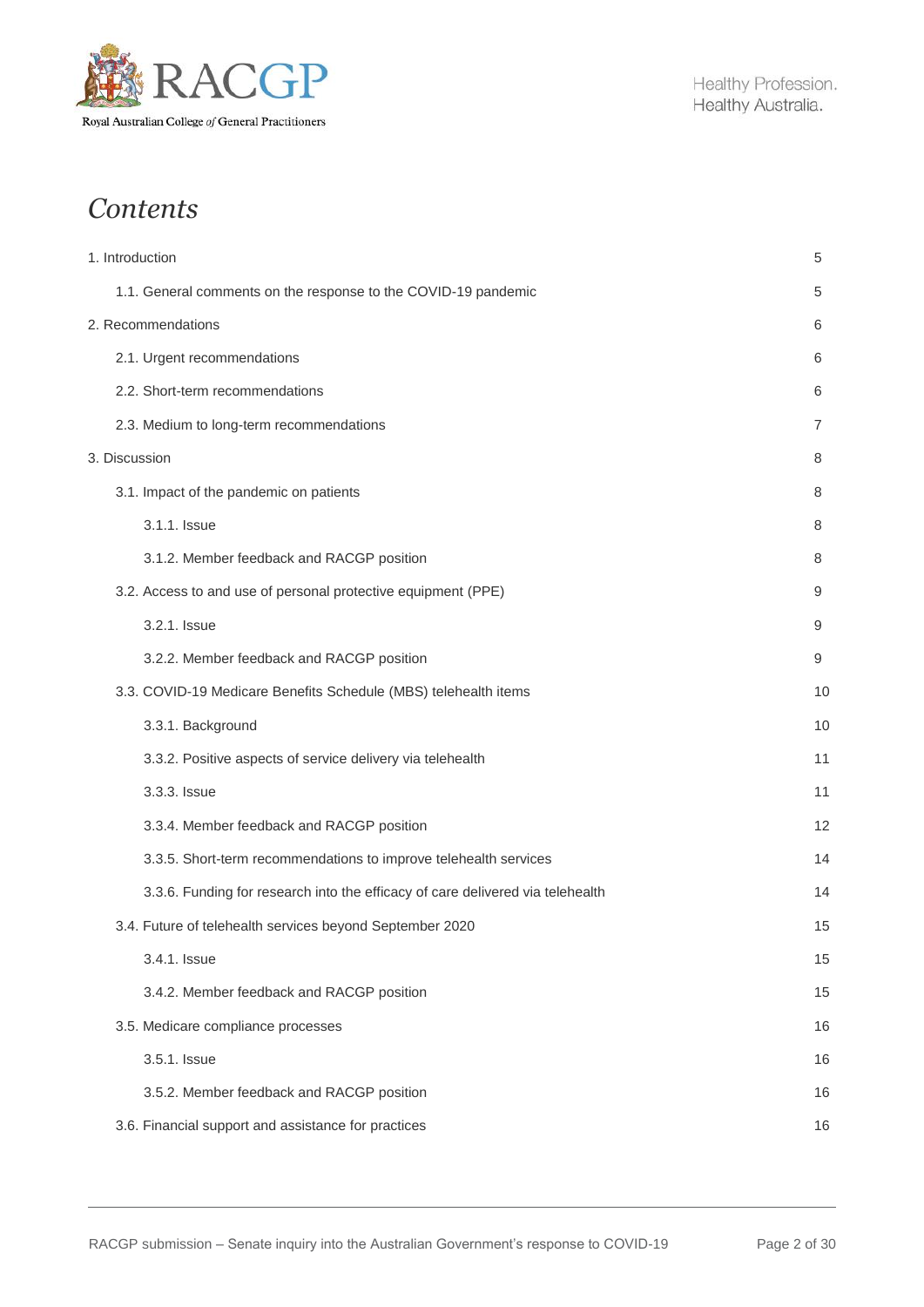

| 3.6.1. Issue                                                                                              | 16 |
|-----------------------------------------------------------------------------------------------------------|----|
| 3.6.2. Member feedback and RACGP position                                                                 | 16 |
| 3.7. Ensuring secure messaging in healthcare                                                              | 18 |
| 3.7.1. Issue                                                                                              | 18 |
| 3.7.2. Member feedback and RACGP position                                                                 | 18 |
| 3.8. Pathology rental agreements                                                                          | 19 |
| 3.8.1. Issue                                                                                              | 19 |
| 3.8.2. Member feedback and RACGP position                                                                 | 19 |
| 3.9. Influenza vaccinations                                                                               | 19 |
| 3.9.1. Issue                                                                                              | 19 |
| 3.9.2. Member feedback and RACGP position                                                                 | 19 |
| 3.10. Point of care testing (PoCT)                                                                        | 20 |
| 3.10.1. Issue                                                                                             | 20 |
| 3.10.2. Member feedback and RACGP position                                                                | 20 |
| 3.11. Communication and collaboration with GPs during the pandemic                                        | 21 |
| 3.11.1. Issue                                                                                             | 21 |
| 3.11.2. Member feedback and RACGP position                                                                | 21 |
| 3.12. Preventing the spread of misinformation                                                             | 23 |
| 3.12.1. Overview of RACGP position                                                                        | 23 |
| 3.13. Impact of the COVID-19 pandemic on specific patient cohorts                                         | 23 |
| 3.13.1. Issue                                                                                             | 23 |
| 3.13.2. Aboriginal and Torres Strait Islander people                                                      | 23 |
| 3.13.3. Women's fertility services                                                                        | 26 |
| 3.13.4. People from culturally and linguistically diverse (CALD) backgrounds, refugees and asylum seekers | 26 |
| 3.13.5. People in rural and remote areas                                                                  | 27 |
| 3.14. Matters for further consideration, including social consequences of the pandemic                    | 27 |
| 3.14.1. Issue                                                                                             | 27 |
| 3.14.2. Member feedback and RACGP position                                                                | 27 |
| 3.15. Other comments                                                                                      | 28 |
|                                                                                                           |    |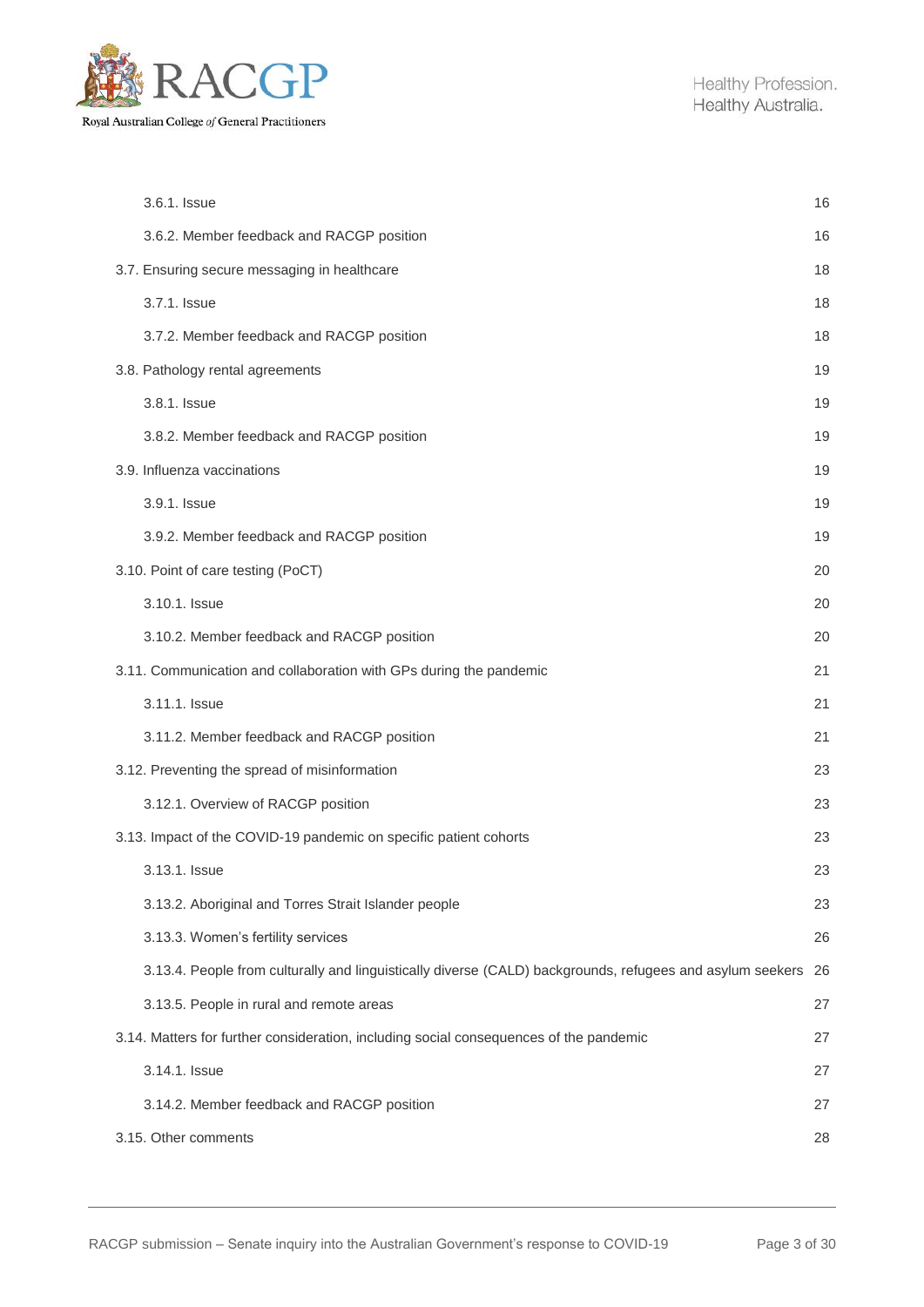

|               | 3.15.1. Racism toward doctors of Asian appearance    | 28 |
|---------------|------------------------------------------------------|----|
|               | 3.15.2. Potentially premature easing of restrictions | 28 |
|               | 3.16. Engagement with the RACGP                      | 28 |
| 4. Conclusion |                                                      | 28 |
| 5. References |                                                      | 29 |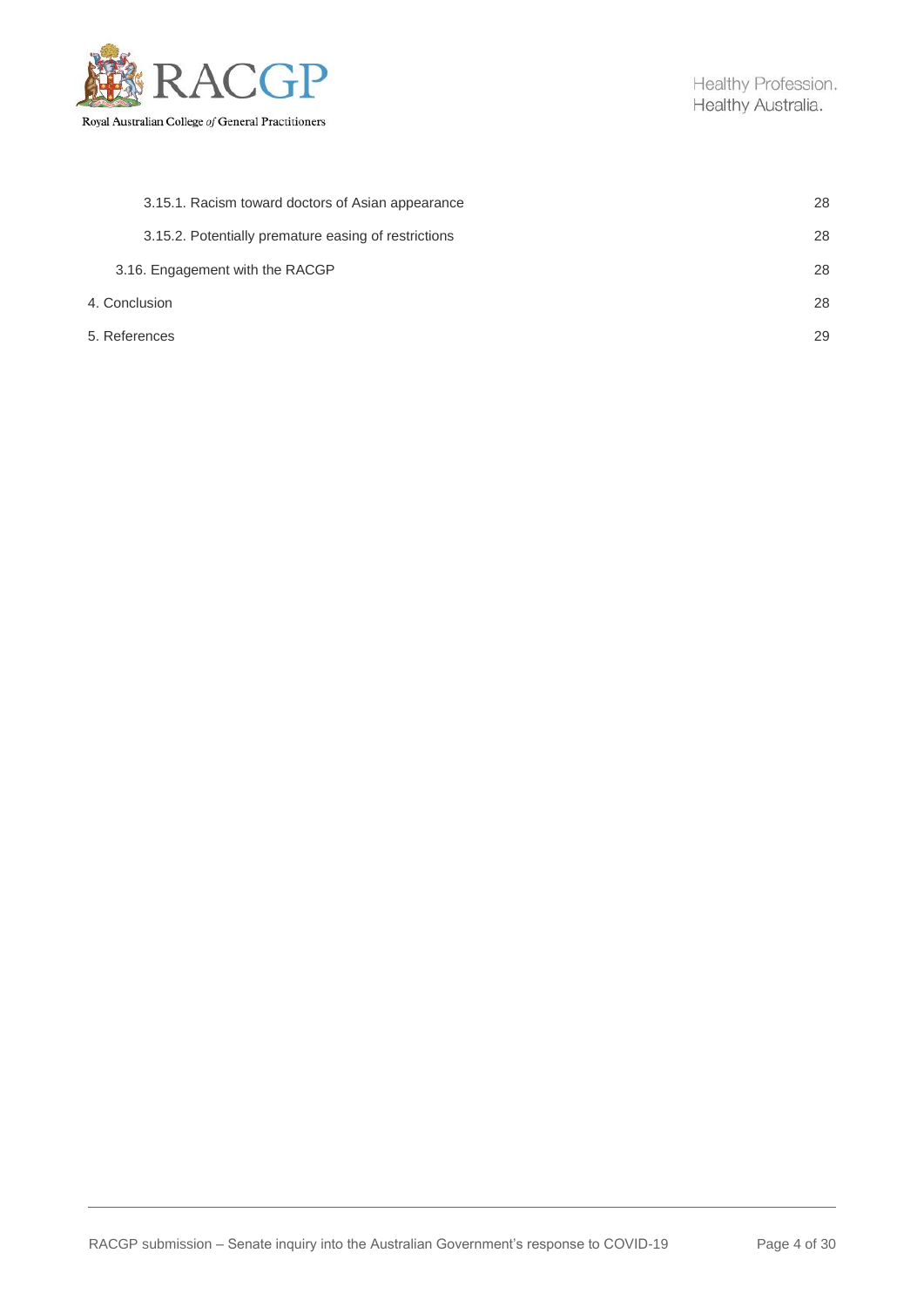

# *1. Introduction*

The Royal Australian College of General Practitioners (RACGP) welcomes the opportunity to provide a submission to the Senate Select Committee on COVID-19's inquiry into the Australian Government's response to the COVID-19 pandemic.

The RACGP is Australia's largest professional general practice organisation, representing over 41,000 members working in or toward a career in general practice.

The RACGP is responsible for:

- defining the nature and scope of the discipline
- setting the standards and curricula for training
- maintaining the standards for quality general practice
- supporting specialist general practitioners (GPs) in their pursuit of excellence in patient and community service.

### **1.1. General comments on the response to the COVID-19 pandemic**

The Australian Government's response to the COVID-19 pandemic has yielded positive results. Australia has performed incredibly well in comparison to other countries around the world, managing to successfully limit the spread of COVID-19 and flatten the infection curve. 1

It should be noted that, while the focus of this inquiry is on the federal government's response to the pandemic, much of the public health policy and implementation has been driven and enacted by the states and territories.

The early policies agreed by the Australian Health Protection Principal Committee (AHPPC) and implemented by the Australian Government and state and territory governments have reduced initial pressure on our healthcare system, ensuring it is ready to cope with potential future waves of infection as society gradually reopens.

Specialist GPs have responded decisively and proactively to the pandemic emergency. In just a few weeks, general practices have implemented significant changes to the way they work. They have developed creative new ways of working in order to continue to deliver safe and essential care to their communities. For example, GPs set up outdoor clinics to deliver influenza vaccinations, established respiratory clinics, have rapidly embraced telehealth and overcome many technical and system challenges in the process.

The pandemic has highlighted how essential the role of general practice is in responding to emergencies. As the cornerstone of Australia's health system seeing 85% of the population every year,<sup>2</sup> GPs and their teams can and should be central to national, state and regional emergency planning. Unfortunately, this is often not the case, with GPs extremely concerned about the ongoing exclusion of primary healthcare from emergency or pandemic planning.

Additionally, the pandemic has had a significant impact on the viability of general practices and the ability of GPs to provide holistic care to their patients. Income has fallen sharply as people stay at home and put off seeing their GP, and MBS billing restrictions for telehealth items remain in place. The pandemic has also exposed some of the failings in the government's funding model for general practice and highlighted the need to abolish onerous and archaic rules and regulations governing how care is provided.

There is a strong sense that more could have been done – both in the early stages of the pandemic and as it has progressed – to support GPs in their role as frontline healthcare workers. To ensure GPs and their teams are better positioned to respond to future waves of COVID-19 (or other outbreaks of infectious disease) and deal with the expected rise in other health issues caused by the pandemic, further action is urgently needed.

Due to the unprecedented nature of the pandemic, some errors and oversights are inevitable. However, it is vital the lessons from this pandemic help inform Australia's response to any future infectious disease outbreaks. The Australian Government's response should be challenged to ensure Australia is well prepared to respond to similar challenges in a timely manner, while minimising the negative economic and social impacts as much as possible.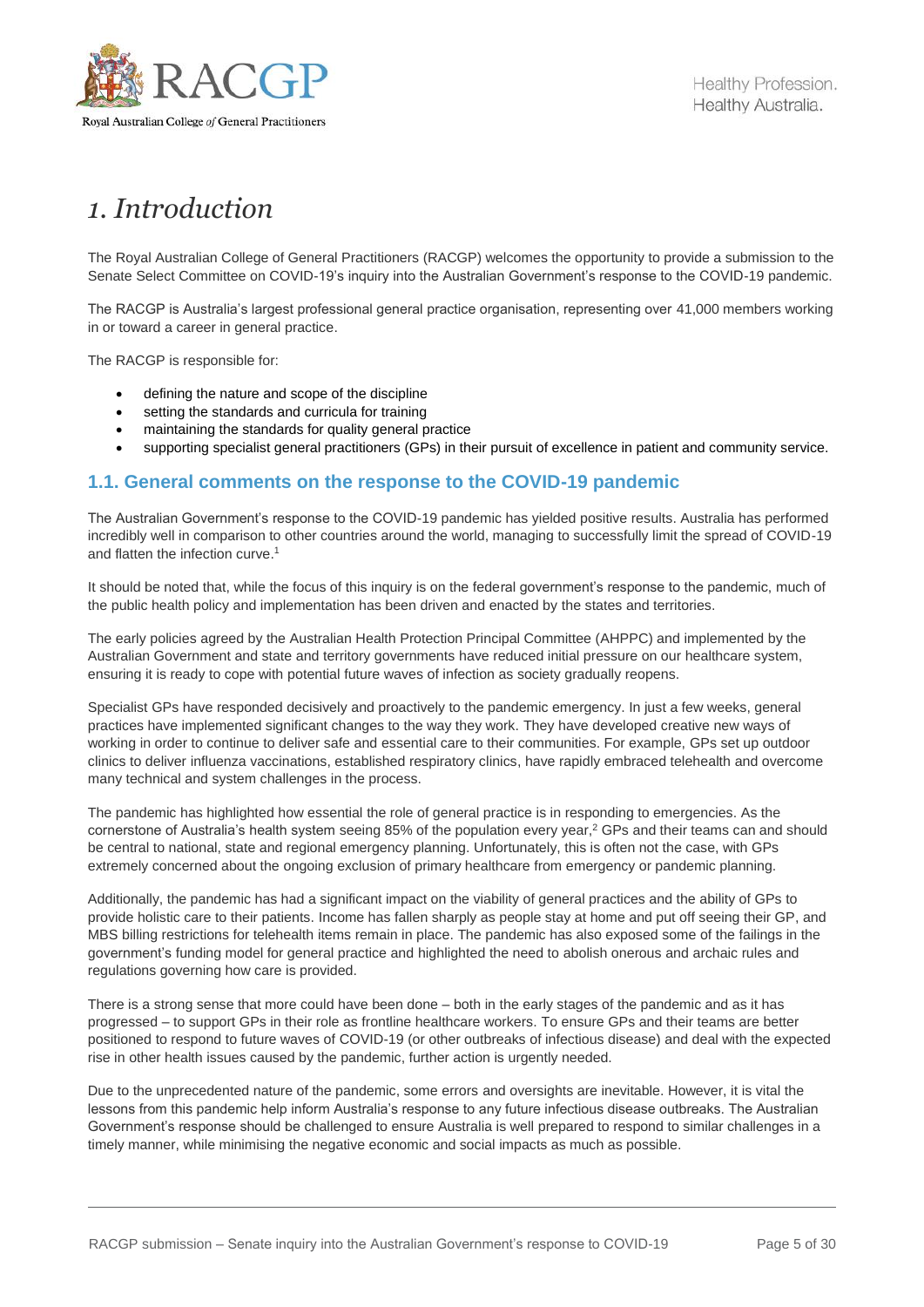

Our submission makes recommendations in section 2 on opportunities for enhancing the response both immediately and in the long term, with detailed discussion of these recommendations in section 3.

# *2. Recommendations*

# **2.1. Urgent recommendations**

| <b>Topic</b>                                                           | <b>Recommendations</b>                                                                                                                                                                                                                                                                                                                                                                                                                                 |  |
|------------------------------------------------------------------------|--------------------------------------------------------------------------------------------------------------------------------------------------------------------------------------------------------------------------------------------------------------------------------------------------------------------------------------------------------------------------------------------------------------------------------------------------------|--|
| Impact of the pandemic on patients<br>(section 3.1 of submission)      | The Australian Government should invest in a range of public media<br>1.<br>and communications campaigns which highlight the importance of<br>not delaying seeing a GP and accessing essential treatment,<br>whether for existing health conditions or new symptoms.                                                                                                                                                                                   |  |
| Access to and use of PPE (section<br>3.2)                              | Government should urgently address the supply shortages of PPE<br>2.<br>(P2/N95 masks, gloves, gowns and eyewear) to GPs and general<br>practices.                                                                                                                                                                                                                                                                                                     |  |
| <b>COVID-19 MBS telehealth items</b><br>(section 3.3)                  | 3.<br>The Health Insurance (Section 3C General Medical Services -<br><b>COVID-19 Telehealth and Telephone Attendances) Amendment</b><br>(Bulk-billing) Determination 2020 should be immediately amended<br>to remove the bulk billing requirement for MBS telehealth items for<br>general practice services.                                                                                                                                           |  |
| <b>Medicare compliance processes</b><br>(section 3.5)                  | The Department of Health should issue a statement to alleviate<br>4.<br>concerns about compliance processes during and after the<br>pandemic.                                                                                                                                                                                                                                                                                                          |  |
| <b>Financial support and assistance</b><br>for practices (section 3.6) | 5.<br>The fall in turnover threshold for the JobKeeper Payment should be<br>lowered from 30% to 15% for general practices.<br>Practice Incentives Program and Workforce Incentive Program -<br>6.<br>Practice Stream payments should be reviewed and increased<br>(similar to the doubling of the Practice Incentives Program Quality<br>Improvement [PIP QI] Incentive).<br>Financial assistance should be provided to support GPs in training.<br>7. |  |
| <b>Pathology rental agreements</b><br>(section 3.8)                    | The six month moratorium on new pathology collection centre<br>8.<br>leases should be lifted to reduce the likelihood of predatory<br>behaviour during these difficult circumstances.                                                                                                                                                                                                                                                                  |  |

### **2.2. Short-term recommendations**

| <b>Topic</b>                                                      | <b>Recommendations</b>                                                                                                                                                                                                                                                                                                                                                                                                                                        |
|-------------------------------------------------------------------|---------------------------------------------------------------------------------------------------------------------------------------------------------------------------------------------------------------------------------------------------------------------------------------------------------------------------------------------------------------------------------------------------------------------------------------------------------------|
| Influenza vaccinations (section 3.9)                              | Adequate supply of influenza vaccinations - National Immunisation<br>9.<br>Program (NIP) and private – should be prioritised for general<br>practices before supplied to pharmacies.<br>10. Provision of NIP vaccinations should be contingent on the ability to<br>upload relevant information to the Australian Immunisation Register.                                                                                                                      |
| <b>Communication and collaboration</b><br>with GPs (section 3.11) | 11. Where possible, Primary Health Networks (PHNs) and/or state<br>health bodies should provide GPs with access to:<br>government modelling and local descriptive<br>epidemiological data<br>clear, concise and accessible evidence-based information<br>on clinical care for different population groups, especially<br>those vulnerable and at higher risk<br>timely information regarding patient COVID-19 test results,<br>including via My Health Record |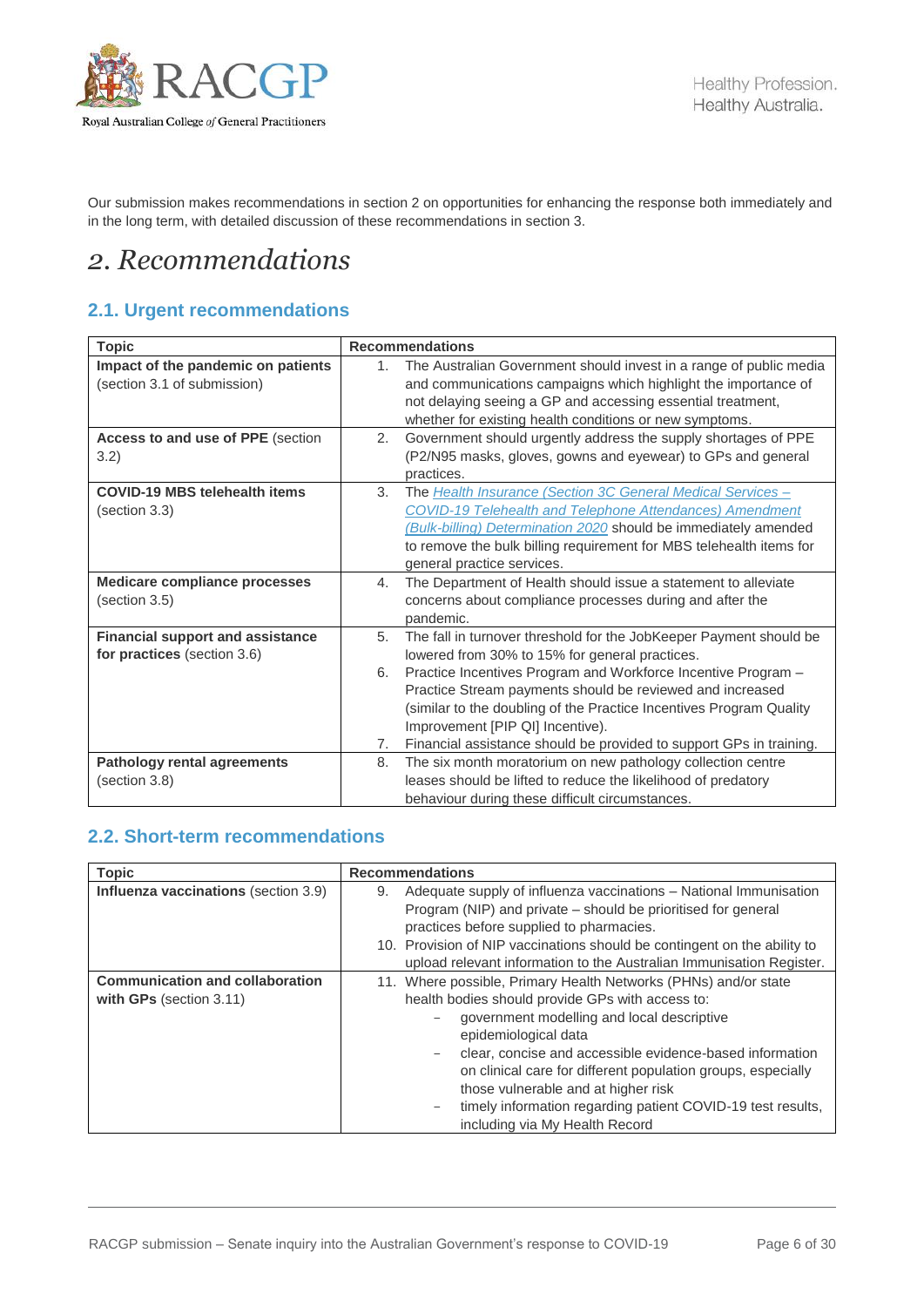

| <b>Topic</b>                            | <b>Recommendations</b>                                                 |
|-----------------------------------------|------------------------------------------------------------------------|
|                                         | information regarding patient admission or discharge from              |
|                                         | hospital or other services                                             |
|                                         | 12. Evidence-based advice should be provided on how to care for        |
|                                         | different population groups with varying needs during the pandemic.    |
| Preventing the spread of                | 13. The Australian Government should fund a public awareness           |
| misinformation (section 3.12)           | campaign to educate Australians about the importance of                |
|                                         | immunisations, and heeding the advice of medical experts rather        |
|                                         | than celebrities who promote views contrary to scientific evidence.    |
| <b>Aboriginal and Torres Strait</b>     | 14. Additional funding should be provided to support Aboriginal and    |
| <b>Islander people</b> (section 3.13.2) | Torres Strait Islander people during the pandemic. There should be     |
|                                         | a particular focus on delivering culturally appropriate preventive     |
|                                         | health activities, and addressing social determinants of health to     |
|                                         | ensure community preparedness for future pandemics.                    |
| People from CALD backgrounds,           | 15. Greater financial assistance should be provided for people without |
| refugees and asylum seekers             | work rights and those unable to access support through the Status      |
| (section 3.13.4)                        | Resolution Support Services program.                                   |
|                                         | 16. Targeted education should be provided in different languages,      |
|                                         | tailored to varying health literacy levels, around COVID-19 testing,   |
|                                         | treatment, public health management strategies, the implications of    |
|                                         | a positive test and the need for self-isolation.                       |

# **2.3. Medium to long-term recommendations**

| <b>Topic</b>                                                                                  | <b>Recommendations</b>                                                                                                                                                                                                                                                                                                                                                                                                                                                                    |
|-----------------------------------------------------------------------------------------------|-------------------------------------------------------------------------------------------------------------------------------------------------------------------------------------------------------------------------------------------------------------------------------------------------------------------------------------------------------------------------------------------------------------------------------------------------------------------------------------------|
| Access to and use of PPE (section<br>3.2)                                                     | 17. The role of PHNs in distributing PPE should be examined.<br>18. Planning for future pandemics should include the establishment of<br>distribution channels for PPE that are able to respond to local<br>requirements.<br>19. There must be clear and honest messaging regarding PPE<br>availability.<br>20. Communication channels should be established to issue advice<br>regarding PPE.<br>21. Clear advice on the appropriate use of PPE should be based on<br>national guidance. |
| Funding for research into the<br>efficacy of care delivered via<br>telehealth (section 3.3.6) | Funding should be provided for research into:<br>22. how to ensure the provision of high-quality care via telehealth for<br>the treatment and management of a range of health conditions<br>23. the impacts of a large-scale adoption of telehealth on general<br>practices (during and post pandemic) to assist with the allocation of<br>future funding<br>24. the role of telehealth in Aboriginal and Torres Strait Islander primary<br>healthcare.                                   |
| <b>Future of telehealth services</b><br>beyond September 2020 (section<br>3.4)                | 25. Access to Medicare-funded telehealth services for all Australians<br>should continue to be available beyond 30 September 2020 (when<br>the temporary COVID-19 MBS telehealth items are scheduled to<br>expire).<br>26. Measures to support the relationship of the patient with their usual<br>provider should be instituted to limit the increase in profit-driven on-<br>demand telehealth services.                                                                                |
| Medicare compliance (section 3.5)                                                             | 27. The Department of Health should exercise discretion when<br>undertaking compliance investigations due to the uncertain nature<br>of the pandemic.                                                                                                                                                                                                                                                                                                                                     |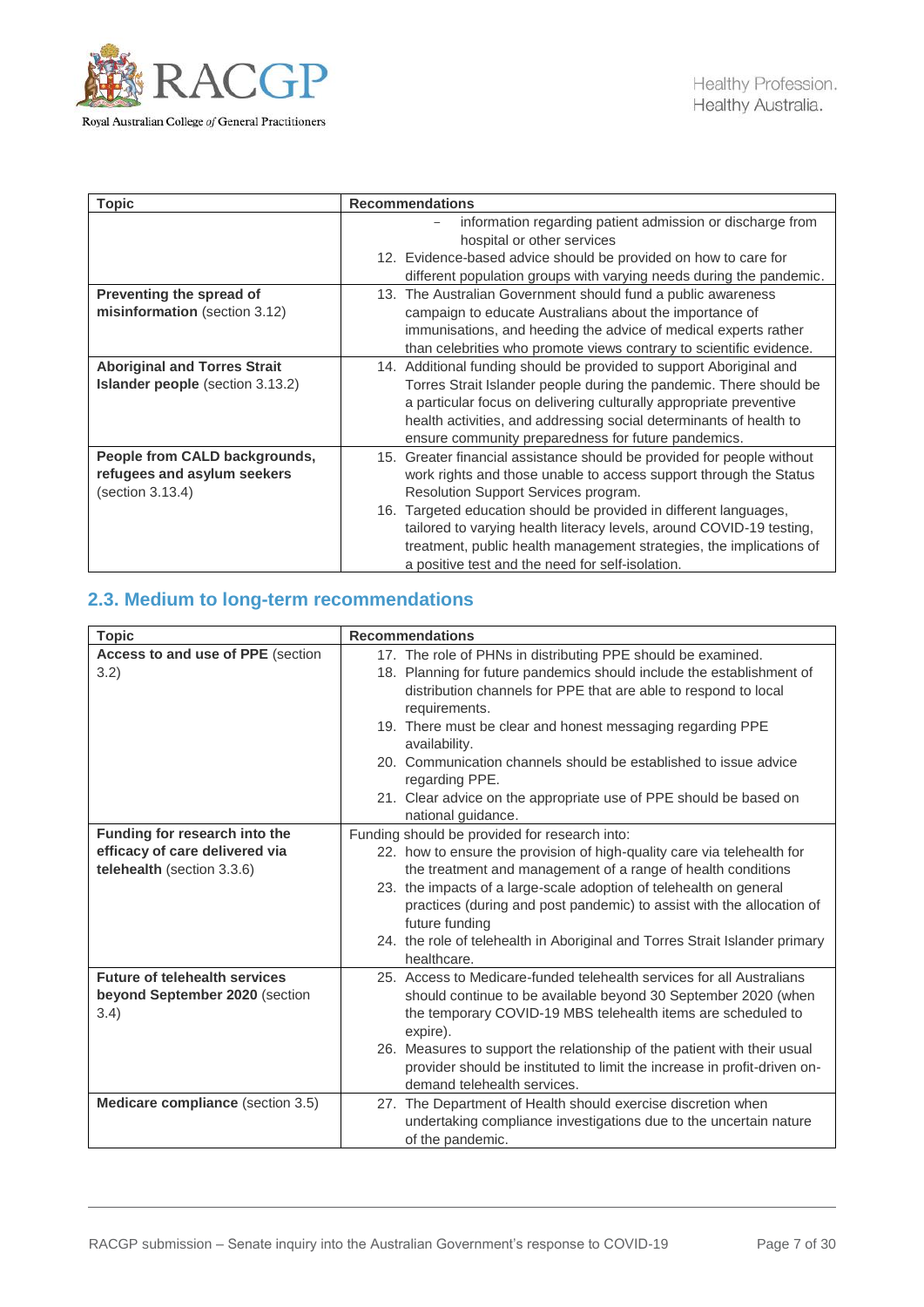

| <b>Topic</b>                                | <b>Recommendations</b>                                                                                                   |
|---------------------------------------------|--------------------------------------------------------------------------------------------------------------------------|
| Ensuring secure messaging in                | 28. Before implementing system changes and technical solutions, the                                                      |
| healthcare (section 3.7)                    | government must consult closely with general practice stakeholders                                                       |
|                                             | to ensure minimal impact on existing general practice workflows and                                                      |
|                                             | systems.                                                                                                                 |
|                                             | 29. A centralised exchange server should be developed by the                                                             |
|                                             | Australian Digital Health Agency for the purposes of pathology and                                                       |
|                                             | imaging requesting.                                                                                                      |
| Influenza vaccinations (section 3.9)        | 30. Annual supply for influenza vaccinations should be calculated using<br>Standardised Whole Patient Equivalent values. |
| <b>Point of care testing (section 3.10)</b> | 31. PoCT should be made accessible via general practice, supported by                                                    |
|                                             | Medicare rebates, and regulatory barriers to its adoption in general                                                     |
|                                             | practice should be removed.                                                                                              |
| <b>Communication and collaboration</b>      | 32. A nationally consistent set of criteria for testing infectious disease                                               |
| with GPs during the pandemic                | should be developed to minimise confusion.                                                                               |
| (section 3.11)                              | 33. An RACGP representative should sit on the AHPPC.                                                                     |
|                                             | 34. There should be formal and permanent GP representation on state                                                      |
|                                             | and territory health management committees.                                                                              |
|                                             | 35. Each jurisdiction should establish a pandemic response plan that is                                                  |
|                                             | exercised, reviewed and updated regularly with the involvement of<br>GPs.                                                |
|                                             | 36. State-based health response roundtables should be established.                                                       |
|                                             | 37. Involvement of GPs and other primary care practitioners in PHNs,                                                     |
|                                             | hospital districts and other coordinating health and emergency                                                           |
|                                             | response services should be increased.                                                                                   |
|                                             | 38. A national coordinated body should be established to prevent                                                         |
|                                             | inconsistent public messaging.                                                                                           |
| Matters for further consideration,          | 39. Increased funding and resources should be provided to support                                                        |
| including social consequences of            | GPs to respond to a predictable increase in mental health issues,                                                        |
| the pandemic (section 3.14)                 | domestic violence and poverty as a result of the pandemic.                                                               |

# *3. Discussion*

# **3.1. Impact of the pandemic on patients**

#### **3.1.1. Issue**

The COVID-19 pandemic has had a significant impact on people seeking care from their GP. Patient attendances have fallen dramatically due to concern about contracting the virus.<sup>3</sup> As not all health issues can be managed or treated via telehealth, and some patients are not comfortable with using telehealth, it is critical that people are not deterred from seeking face-to-face care when they need it.

#### **3.1.2. Member feedback and RACGP position**

General practices remain open for business during the pandemic, with almost 97% of respondents to a recent RACGP survey currently offering patients face-to-face consultations. This is in stark contrast to other services in the community that have closed, such as hospital outpatient clinics or maternal and child health centres, with patients instead seeking face-to-face appointments with GPs due to the temporary closure of these facilities.

Despite this, RACGP members report people with serious health conditions such as diabetes, heart disease, asthma and hypertension are not having their condition reviewed by their GP and are missing important routine checks. The risks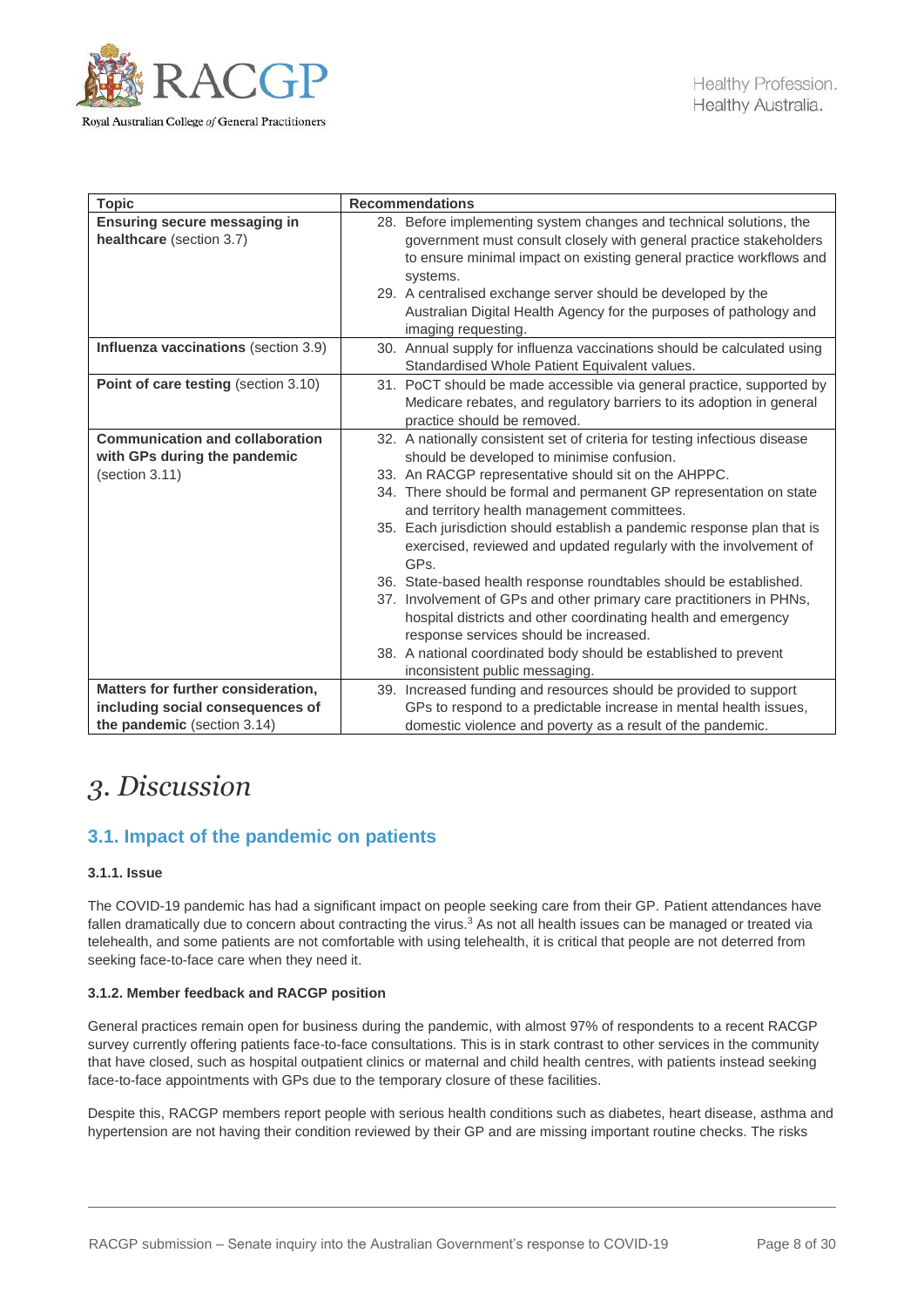

associated with a lack of ongoing management of common medical conditions is substantially higher than the small risk of exposure to COVID-19 while visiting a general practice. Practices have robust systems in place for infection prevention control and management.

Further reports suggest cancer referrals at Australia's leading oncology centres have fallen by up to 30%, with the Peter MacCallum Cancer Centre in Melbourne reporting a drop in referrals by a third during April 2020.<sup>4</sup> These figures indicate that patients are not presenting to their GP with early symptoms. There has also been a reported 50% decline in pathology testing.<sup>4</sup>

The consequence of this will be late or missed diagnoses, poorer health outcomes and increased costs to the health system from delayed treatment.

To support and encourage patients to seek care during the pandemic, the RACGP felt compelled to invest in our *[Expert](http://www.expertadvicematters.com.au/)  [Advice Matters](http://www.expertadvicematters.com.au/)* campaign, urging all patients to take care of their health and wellbeing during the COVID-19 pandemic and consult with their usual GP for any health concerns.

Patients, especially older people and those in vulnerable populations and at higher risk, must be reassured that it is safe to attend general practices as they have rigorous processes in place to protect patients from infection.

These include (but are not limited to):

- phone triage
- patients waiting for an appointment in the car rather than the waiting room
- fever screening and/or further reception triage upon entry
- partitioned spaces (eg dedicated consultation rooms/sections of the practice for patients with and without respiratory issues)
- social distancing inside the clinic
- appropriate use of hand sanitiser and PPE.

#### **The RACGP recommends:**

 the Australian Government invest in a range of public media and communications campaigns which highlight the importance of not delaying seeing a GP and accessing essential treatment, whether for existing health conditions or new symptoms. *(Recommendation 1)*

# **3.2. Access to and use of personal protective equipment (PPE)**

#### **3.2.1. Issue**

PPE includes masks, gloves, gowns and protective eyewear. They are necessary to examine patients safely and effectively. This is critical to protect healthcare workers, their families and the communities in which they live, as well as patients attending face-to-face consultations. However, timely access to PPE has been highly variable across Australia.

#### **3.2.2. Member feedback and RACGP position**

Provisions should have been made earlier to protect GPs as frontline health workers. GPs are unable to provide care to their patients safely without proper PPE. The need for this equipment is particularly acute when consulting with patients who may have COVID-19 but have not yet been tested or are awaiting results. The delay in receiving results has also contributed to concerns with reviewing these patients and problems with people wanting to return to work. GPs and other practice staff have reported waiting between five and eight days for results, despite the urgency. This has been variable across Australia but is significant and a disincentive for appropriate persons to present for testing.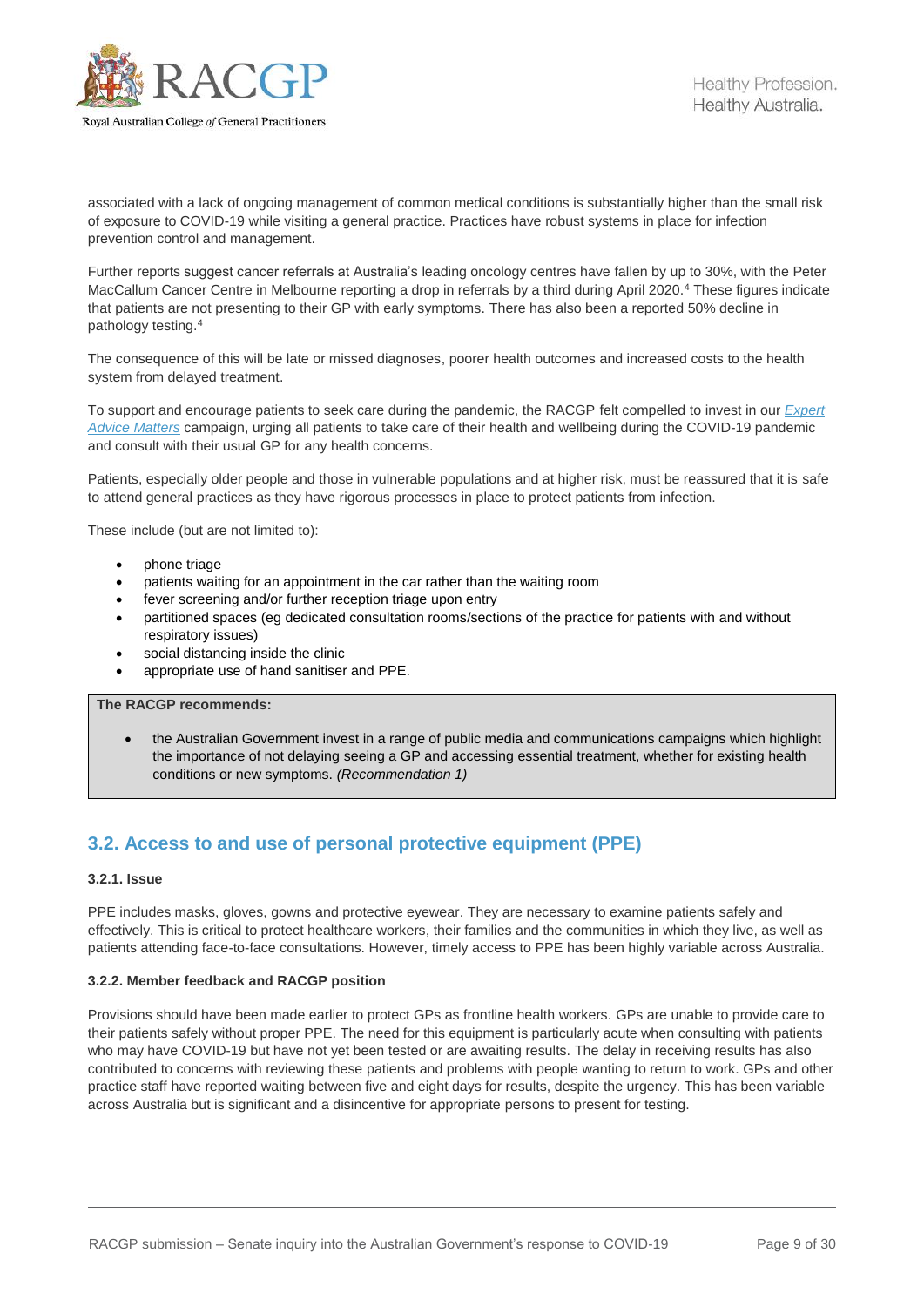

At a time when GPs are contending with a significant fall in revenue, they require urgent access to federal and state emergency stockpiles of PPE. During a pandemic such as this, GPs on the frontline should not be expected or required to source private supplies of PPE.

During the pandemic, members reported:

- instances where they were being encouraged or compelled to reuse the same equipment, which is unsafe
- having to source PPE privately at excessive retail prices, with suppliers and other stockists (eg Bunnings) often out of stock
- resorting to homemade equipment (eg masks and face shields) due to shortages
- shortages of hand sanitiser, which is currently difficult to obtain at a reasonable price
- confusion and a lack of transparency regarding supply and distribution
- a lack of timely advice and training regarding correct use of PPE when conducting face-to-face consultations (during the early stages of the pandemic)
- feeling unsafe to work due to lack of PPE
- a decline in GP morale due to limited PPE distribution despite reassurances additional stock would be made available.

#### *Distribution of PPE*

Primary Health Networks (PHNs) were tasked with the distribution of PPE. The logistical challenges faced in ensuring PPE was made available where it was needed most appeared to overwhelm some PHNs, resulting in restricted access for practices.

Distribution of PPE needs to be supported by a consistent and transparent process to ensure:

- general practices are supplied according to their needs based on patient numbers and confirmed infection rates in local areas
- proactive assistance to obtain additional PPE is provided when PHN stockpiles have depleted.

**The RACGP recommends:**

- government urgently address the supply shortages of PPE (P2/N95 masks, gloves, gowns and eyewear) to GPs and general practices *(Recommendation 2)*
- the role of PHNs in distributing PPE be examined *(Recommendation 17)*
- planning for future pandemics include the establishment of distribution channels for PPE that are able to respond to local requirements *(Recommendation 18)*
- there be clear and honest messaging regarding PPE availability *(Recommendation 19)*
- communication channels be established to issue advice regarding PPE *(Recommendation 20)*
- clear advice on the appropriate use of PPE be based on national guidance *(Recommendation 21)*.

# **3.3. COVID-19 Medicare Benefits Schedule (MBS) telehealth items**

#### **3.3.1. Background**

The introduction of temporary COVID-19 MBS telehealth items to support telephone and video consultations in general practice was a critically important development. Prior to the introduction of these items, the MBS only supported access to care delivered via telehealth in very limited circumstances. The items were introduced in several stages and first introduced on 13 March 2020.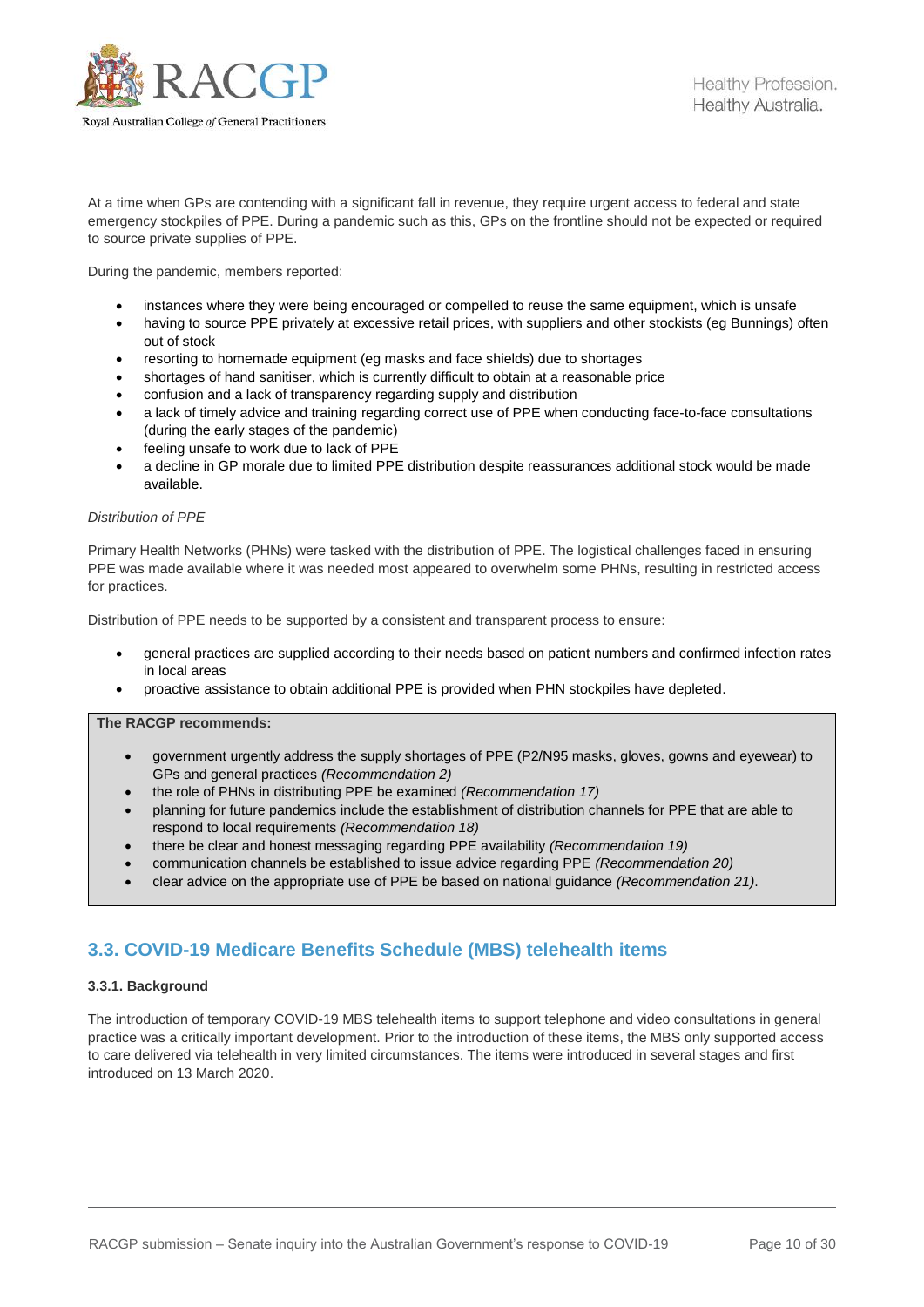

#### **3.3.2. Positive aspects of service delivery via telehealth**

Given the significant logistical task of creating new MBS item numbers and descriptors for a range of services, the swift introduction of COVID-19 telehealth items after significant RACGP advocacy has been welcomed by our members. It is pleasing that, in the midst of a pandemic, the need for telehealth was recognised so quickly.

GPs have noted that funding for MBS telehealth items in general practice is long overdue. The RACGP has been a vocal advocate for the introduction of alternative models of care for patients who are unable to attend a practice in person.<sup>5</sup>

GPs have adapted quickly to providing care during the pandemic, with significant and rapid uptake of the new MBS telehealth items. A recent RACGP survey found 99% of practices are facilitating telehealth consultations.

GP feedback indicates that MBS telehealth services have:

- enabled GPs to continue providing essential care while minimising the risk of COVID-19 infection
- ensured practices can remain operational while protecting staff and patients
- provided opportunities for GPs to connect with and support patients through an incredibly stressful time that otherwise would not have been possible
- provided flexibility for GPs with childcare responsibilities or in high risk population groups to continue providing care to their patients
- given patients a range of options to access care safely and remotely due to the availability of different telehealth platforms (eg by phone or video)
- reduced waiting and travel time for patients
- enabled older GPs and those at greater risk of COVID-19 infection to continue working and earning an income
- been beneficial for patients with mental health issues, particularly mild to moderate anxiety/stress
- helped to equalise access to healthcare between urban and rural/remote communities. Patients in rural and remote areas now have access to a broadened range of healthcare services and providers. Other benefits for these patients include savings in travel time and costs, no lost productivity due to absences, and not having to leave their home or farm, which in some cases might be detrimental to their health.

#### **3.3.3. Issue**

While the introduction of telehealth items was well received by the sector, a number of key issues surfaced which have had a detrimental impact on GPs and general practices.

These issues include:

- ambiguity in understanding changes in telehealth services with the staged roll out of items
- mandatory bulk billing requirements.

#### Staged introduction of telehealth services and changes to eligibility criteria created significant issues

RACGP members have reported the staged introduction of the telehealth item numbers was an unnecessarily overcomplicated and confusing process. 'Whole of population' telehealth services should have been introduced when funding for telehealth was first announced.

Members have advised the staged approach to the COVID-19 telehealth items:

- significantly increased costs to practices as a result of having to:
	- frequently adjust billing systems
	- provide education and training to staff on the new items particularly which patients can access telehealth and whether or not they must be bulk billed
	- educate patients regarding service options and fees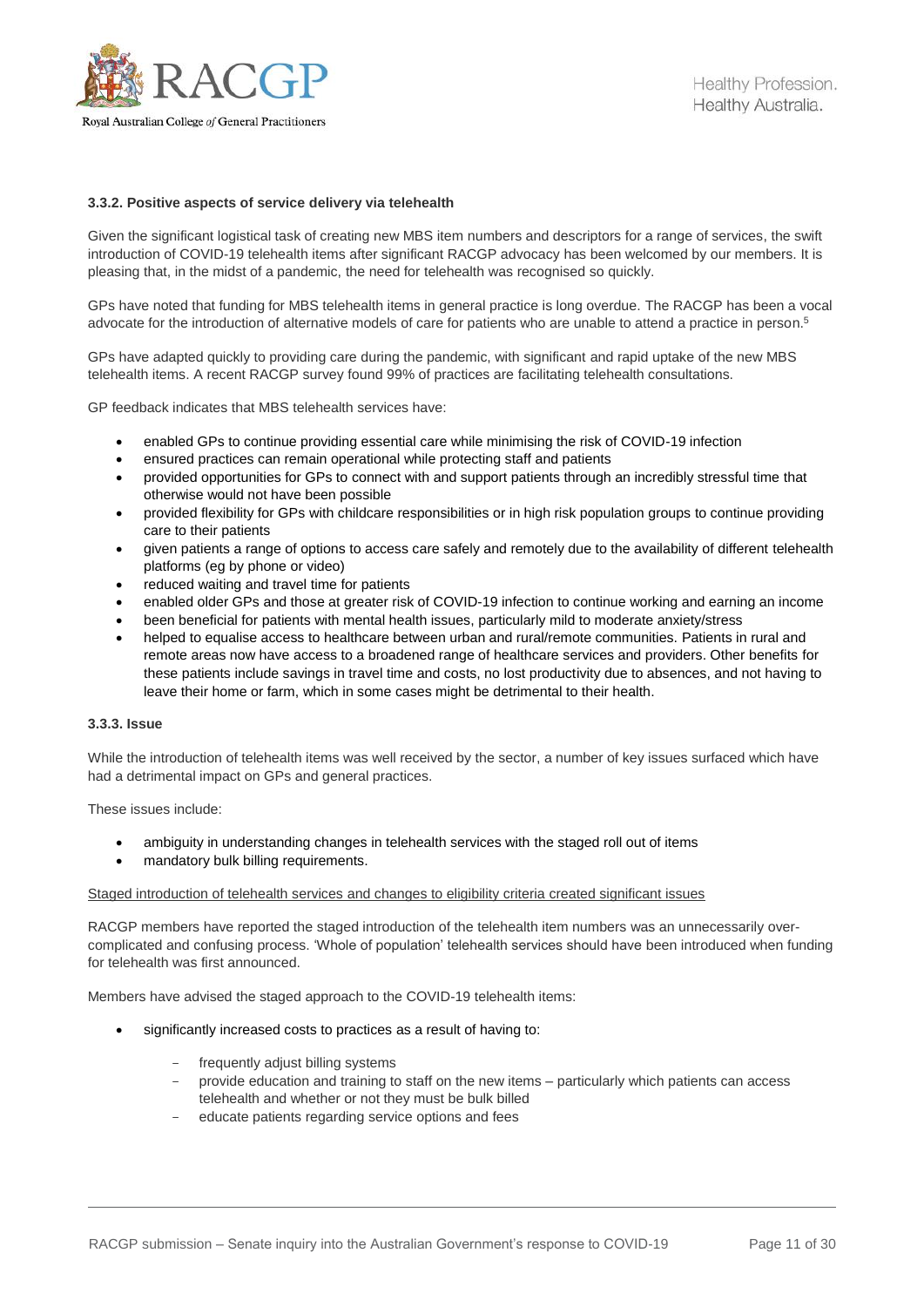

- resulted in loss of revenue due to software vendors being unable to keep up with changes to the items
- created disruptions for practices and made it difficult to create stable workflows, largely due to time spent educating staff about the changes
- were unnecessarily complex in comparison to other medical service fee structures (eg workers' compensation schemes), where no further changes were implemented following the initial release of items
- enhanced the possibility of errors being made when billing the items
- forced GPs to review and adapt their business models repeatedly during this time of crisis
- resulted in reception staff having to answer more questions about billing from confused patients.

Members also reported some initial requirements of the MBS items were inconsistent with the intent of the telehealth items, such as the need for a physical signature to be provided by a patient who is bulk billed to assign their benefit as full payment for the service.

Commendably, the Department of Health's responsiveness to feedback from the health sector and commitment to finding solutions quickly has helped to address some issues with the telehealth items in a timely manner.

#### Telehealth bulk billing requirement

Initially, it was compulsory to bulk bill all patients when using the new items. The bulk billing requirement was partially relaxed on 6 April 2020.

However, the legislative requirement that telehealth services provided by GPs be bulk billed for Commonwealth concession card holders, children under 16 years old and patients who are more vulnerable to COVID-19 remains.

From 20 April 2020, other medical specialists and allied health professionals were permitted to privately bill all COVID-19 telehealth consultations.

The RACGP has received numerous enquiries from concerned GPs and practice staff who have described this decision as inequitable and detrimental to the viability of their practices, impacting their ability to provide care for their patients.

#### **3.3.4. Member feedback and RACGP position**

The RACGP recognises millions of people across Australia have been affected financially by the pandemic. We fully support access to frontline healthcare for patients, particularly those who are vulnerable and at greater risk of COVID-19 complications.

However, it is not acceptable the bulk billing requirement has been applied to particular health professionals and not others. During these challenging times, GPs should be trusted to apply their usual billing practices and exercise discretion where necessary (eg if patients are clearly unable to afford a gap fee).

The financial viability of practices is under threat in part because GPs are unable to charge a co-payment for a larger percentage of patient consultations. This is despite the financial benefits and broader range of services and facilities privately billing practices offer. Members have observed practices that charge private fees cost the government less money per hour due to their capacity to offer longer, more comprehensive consultations, including discussions regarding preventive health and self-management.

The viability of many practices across Australia has already been impacted as a result of the longstanding Medicare rebate freeze and natural disasters such as Australia's recent devastating bushfire season. Practices affected by the bushfires provided vital support to devastated communities in a time of severe adversity and are needed to support these communities as the recovery process continues in the months and years ahead.

The introduction of doubled bulk billing incentive payments for vulnerable patients is welcomed. However, some members report these are not sufficient to cover their expenses and are far below the gap fee they would usually charge when billing privately.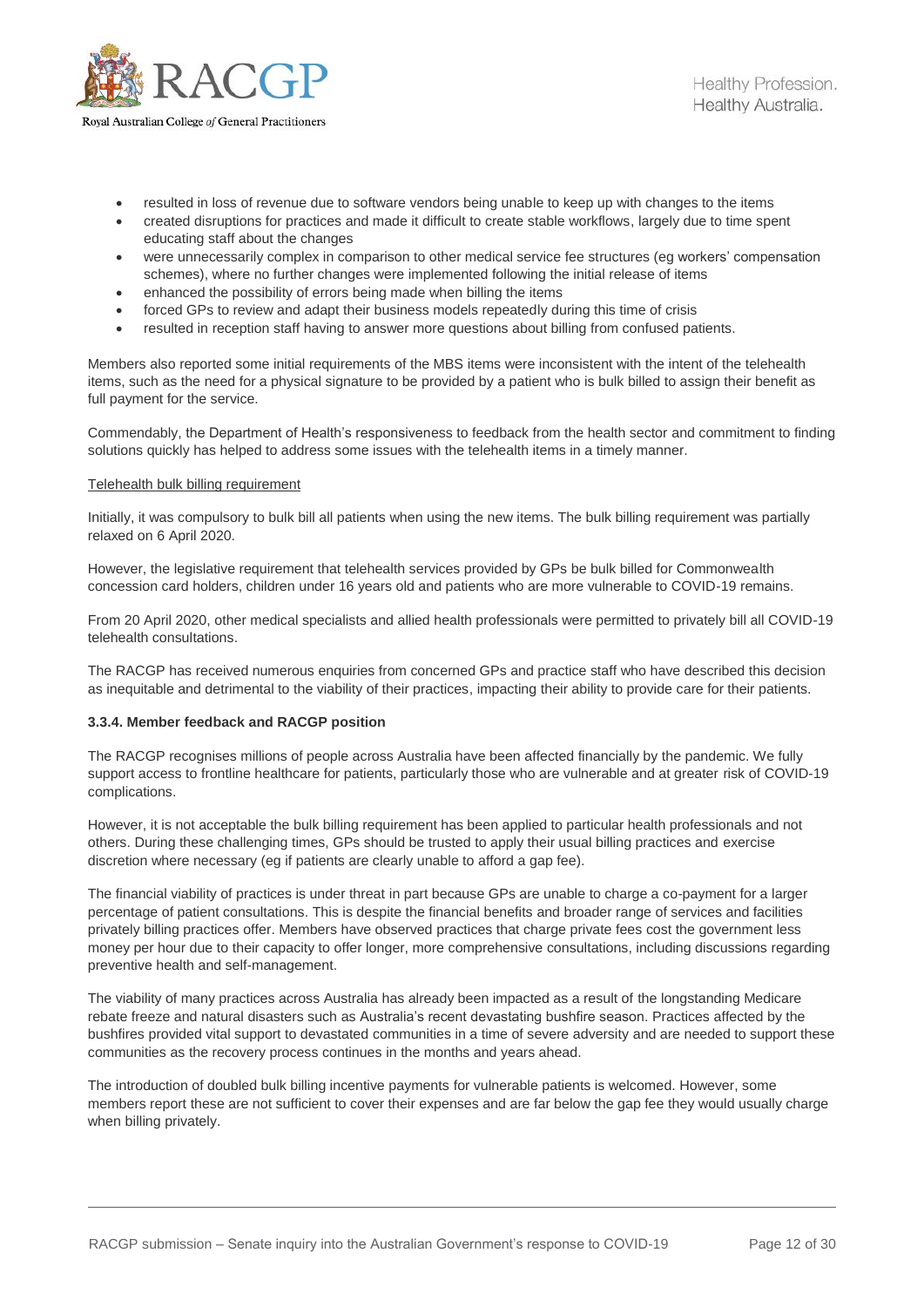

If practices are forced to close as a result of this requirement, patients will no longer have access to high-quality, locally accessible general practice care. The results of this would be devastating to the health and wellbeing of the community and the capacity of the broader healthcare system.

*Consequences of the bulk billing requirement*

Member feedback indicates the bulk billing requirement:

- is contributing to significant loss of income, with most practices reporting between 10–60% loss of revenue compared to the same time last year
- has left GPs struggling to cover essential and increased practice costs
- is threatening the viability of smaller, privately-owned clinics
- disincentivises GPs to spend more time with patients and provide preventive care
- has forced GPs to bulk bill patients who can afford to pay for healthcare and expect to be charged in line with pre-COVID-19 billing arrangements
- has created uncertainty for privately billing practices that have established fixed costs in line with an expectation that they can charge private fees
- has impacted negatively on the mental health and wellbeing of GPs and practice teams
- is further lowering morale in the profession, with GPs feeling inadequately valued at a time they are providing critical frontline care
- has resulted in further distrust of Medicare and its systems
- is prompting GPs to question whether general practice will be a viable future career option
- will discourage medical students from wanting to enter the profession and drive down rates of enrolment into the Australian General Practice Training Program.

*Understanding the impact on practice viability – the general practice landscape in May 2020*

The RACGP sought feedback from members on the impact of the telehealth bulk billing requirement on the viability of their practice via an online survey. Almost 1000 responses were received. The survey results revealed:

- nearly 60% of respondents either strongly agreed or agreed that the bulk billing requirement has affected the viability of their practice
- over 70% of respondents are bulk billing more patients than usual
- 43% of respondents have experienced a 10–30% decrease in revenue compared to the same time last year, while 27% have experienced a 30–60% decrease
- most respondents (71%) thought continuing telehealth items after the COVID-19 pandemic will support patient access to high-quality care in general practice.

#### *Other issues resulting from the bulk billing requirement*

These additional issues contribute to the complications of the bulk billing requirement:

- difficulty determining patient eligibility for bulk billing
- the wide application of the 'chronic health condition' criteria, where some GPs are finding they are essentially required to bulk bill every patient they see due to the prevalence of chronic disease within the general population
- MBS rebates for bulk billed telehealth consultations are too low to cover the cost of delivering high-quality general practice care.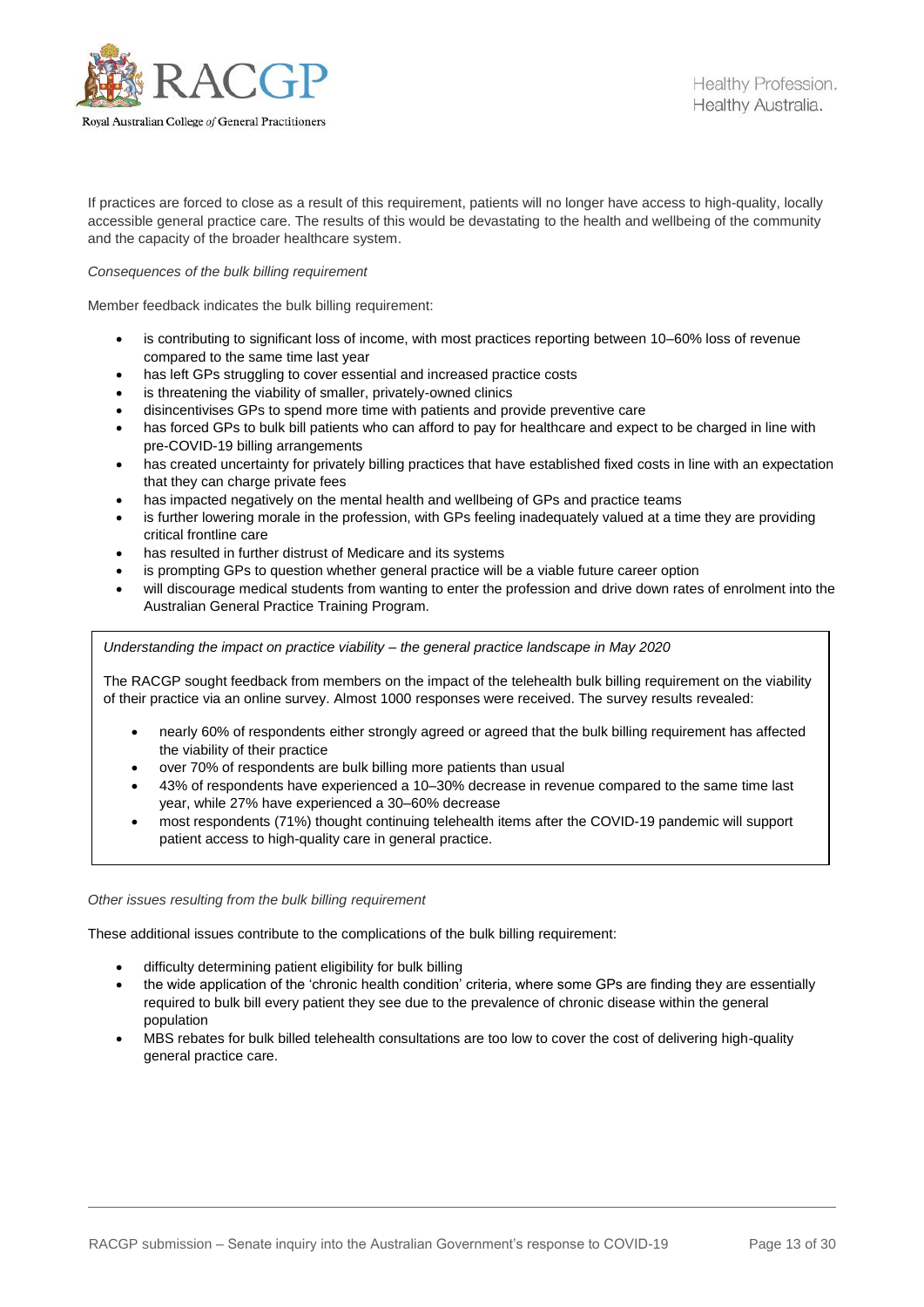

#### **The RACGP recommends:**

 the *[Health Insurance \(Section 3C General Medical Services –](https://www.legislation.gov.au/Details/F2020L00404) COVID-19 Telehealth and Telephone [Attendances\) Amendment \(Bulk-billing\) Determination 2020](https://www.legislation.gov.au/Details/F2020L00404)* be immediately amended to remove the bulk billing requirement for MBS telehealth items for general practice services *(Recommendation 3)*.

Amending the legislation would allow the bulk billing requirement specified in the item descriptors for MBS telehealth items for general practice services (sentence highlighted below in bold and yellow) to be removed.

**Example: Item descriptor for MBS item 91800 (Telehealth attendance by a general practitioner lasting less than 20 minutes)**

Telehealth attendance by a general practitioner lasting less than 20 minutes if the attendance includes any of the *following that are clinically relevant:*

- *(a) taking a short patient history;*
- *(b) arranging any necessary investigation*
- *(c) implementing a management plan;*
- *(d) providing appropriate preventative health care;*

*NOTE: It is a legislative requirement that the service must be bulk-billed where the service is provided to a concessional or vulnerable patient at the time the service is provided. For all other patients the service may be bulk-billed.*

#### **3.3.5. Short-term recommendations to improve telehealth services**

There are additional ways to enhance GP service offerings via telehealth in the short term, as outlined in Appendix A.

#### **3.3.6. Funding for research into the efficacy of care delivered via telehealth**

#### *Member feedback and RACGP position*

The COVID-19 pandemic has highlighted the willingness of patients and health practitioners to embrace new models of service delivery. Telehealth offers numerous benefits and has demonstrated that care can be equally effective when delivered remotely, challenging traditional conceptions of the doctor-patient relationship.

Telehealth is now a widely accepted tool used to provide care, and one that should continue to be available after the pandemic as it will permanently help reduce the spread of disease.

However, decreases to the number of face-to-face services in the future could potentially reduce the quality of care provided to patients. While telehealth is now an essential part of the healthcare landscape, face-to-face care is still the optimal mode of service delivery and provides greater opportunities to examine patients, diagnose and treat medical conditions. The RACGP considers telehealth to be complementary to, rather than a substitute for, face-to-face care.<sup>6</sup>

#### *Aboriginal and Torres Strait Islander health*

A practical evaluation of the role of telehealth in Aboriginal and Torres Strait Islander primary healthcare is required to better understand barriers and enablers to uptake, and the quality of healthcare provided. An equity-based approach, which examines a range of variables, including the geographic breakdown of access, availability of functioning digital tools and patient and clinician experience, will ensure a greater understanding of the value of telehealth in this context.

Further information regarding the impact of the pandemic on Aboriginal and Torres Strait Islander people is provided below in section 3.13.2.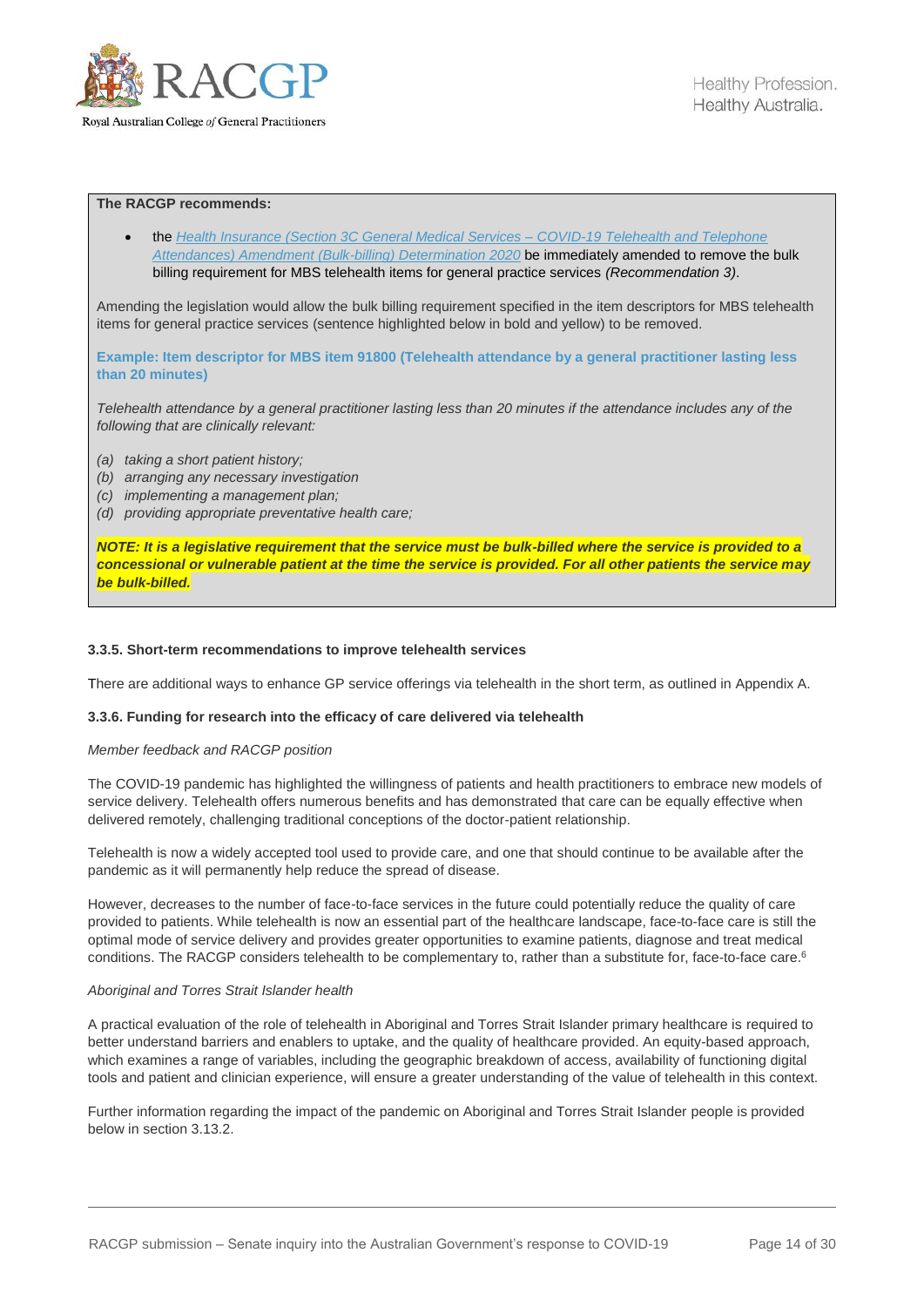

**To support optimal delivery of health services via telehealth now and into the future, the RACGP recommends funding be provided for research into:**

- how to ensure the provision of high-quality care via telehealth for the treatment and management of a range of health conditions *(Recommendation 22)*
- the impacts of a large-scale adoption of telehealth on general practices (during and post pandemic) to assist with the allocation of future funding *(Recommendation 23)*
- the role of telehealth in Aboriginal and Torres Strait Islander primary healthcare *(Recommendation 24)*.

# **3.4. Future of telehealth services beyond September 2020**

#### **3.4.1. Issue**

The RACGP considers telehealth to be an essential form of service delivery, particularly in the current climate, and has long called for the expansion of telehealth services to the entire community to support access to care. Consumers also report appreciating the flexibility telehealth offers.<sup>7</sup>

#### **3.4.2. Member feedback and RACGP position**

Our members report extending access to telehealth services beyond COVID-19 would allow time to gradually alleviate patient concerns about the safety of receiving face-to-face care. In the absence of a COVID-19 vaccine, the continuation of telehealth could also form part of an ongoing strategy to reduce the risk of infection in the community.

#### *Rural, regional and remote areas*

Members report patients in rural, regional and remote areas require ongoing access to telehealth services to ensure parity of health outcomes with their metropolitan counterparts. Patients in these areas often have to travel long distances to access vital care.

#### *On-demand telehealth services*

The expansion of telehealth and telephone MBS items has seen a surge in telehealth models and businesses that operate models of care that are often profit-driven and may compromise patient safety.

The RACGP has significant concerns about these on-demand telehealth and telephone services that do not provide a link to a patient's usual general practice, which is essential for continuity of care. There are additional concerns with privacy and, at times, the inappropriate and unapproved use of patient data, both during and after a consultation.

Some of these services are taking advantage of understandable anxieties in the community about contracting COVID-19 and expanding their own business models with public funding through the MBS. This poses considerable risks to the health and wellbeing of the community and the viability and reputation of high-quality and patient-focussed general practice care.

Our [position statement](https://www.racgp.org.au/advocacy/position-statements/view-all-position-statements/health-systems-and-environmental/on-demand-telehealth-services) on on-demand telehealth services outlines the RACGP's view that telehealth services should be provided by a patient's usual GP or practice wherever possible. This is to ensure the delivery of safe, necessary and appropriate care. GPs providing care to known patients have access to a patient's notes and history and awareness of individual circumstances and needs.

Telehealth provides an opportunity for remote monitoring and the management of chronic conditions, providing flexibility, improving convenience and potentially reducing costs for both patients and GPs.

The RACGP's *[Vision for general practice and a sustainable healthcare system](https://www.racgp.org.au/getattachment/e8ad4284-34d3-48ca-825e-45d58b2d49da/The-Vision-for-general-practice.aspx)* highlights the importance of developing an ongoing therapeutic relationship with a usual GP to support continuity of care across patients' lifespan.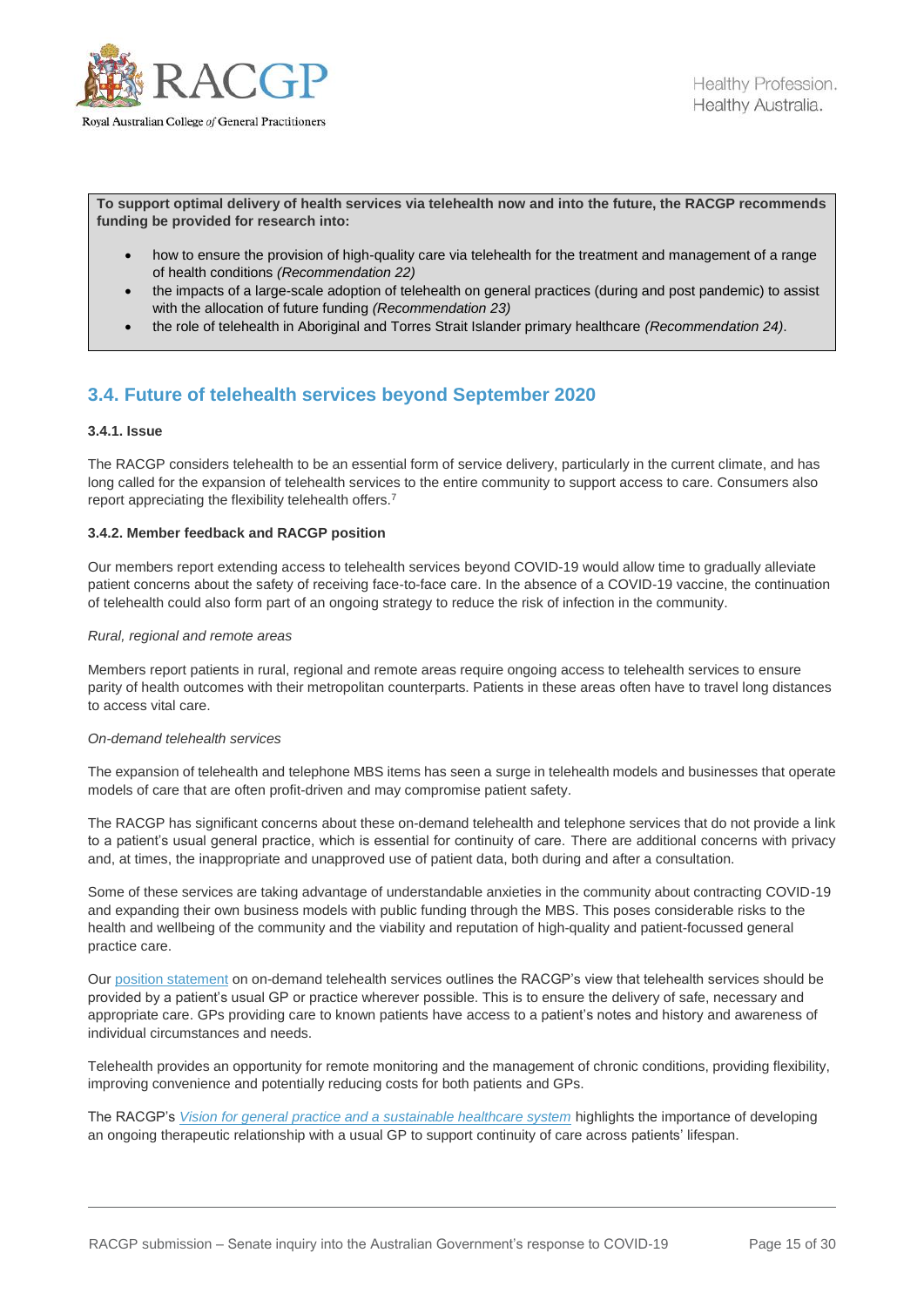

**The RACGP recommends:**

- access to Medicare-funded telehealth services for all Australians continues to be available beyond 30 September 2020 (when the temporary COVID-19 MBS telehealth items are scheduled to expire) *(Recommendation 25)*
- measures to support the relationship of the patient with their usual provider be instituted to limit the increase in profit-driven on-demand telehealth services *(Recommendation 26)*.

## **3.5. Medicare compliance processes**

#### **3.5.1. Issue**

Measures aimed at preserving the integrity of Medicare and use of health resources by preventing wrongful and fraudulent claiming are supported by the RACGP ('in principle'). However, fear of compliance measures and audit remain a constant for most GPs when they practice.

GPs do not need the additional fear of audit when adapting their practice to continue to provide care to their patients during a pandemic or emergency. Providers have been required to make adjustments to the way they practice and the Department of Health should provide reassurance that these adjustments (if reasonable) will not result in a compliance investigation once the COVID-19 situation eases.

#### **3.5.2. Member feedback and RACGP position**

Members have expressed a desire for discretion to be applied by the Department of Heath when it inevitably commences Medicare compliance activities after the pandemic. The RACGP expects that practitioners who have provided services that are clinically indicated and within the intent of usual Medicare billing guidelines – even if these vary from patterns of usual billing – will be treated with understanding and lenience (with respect to compliance measures).

#### **The RACGP recommends the Department of Health:**

- issue a statement to alleviate concerns about compliance processes during and after the pandemic *(Recommendation 4)*
- exercise discretion when undertaking compliance activities due to the uncertain nature of the pandemic *(Recommendation 27)*.

# **3.6. Financial support and assistance for practices**

#### **3.6.1. Issue**

Financial assistance for businesses was provided by the Australian Government in a timely manner; however, the eligibility criteria for the support package has made it difficult for general practices to access this essential support.

#### **3.6.2. Member feedback and RACGP position**

#### *JobKeeper Payment*

Many practices have reported they are not eligible for the JobKeeper Payment as some have not experienced a 30% reduction in turnover. Eligibility for JobKeeper does not align with the nature of general practice, as working hours and clinical commitments of GPs can change frequently.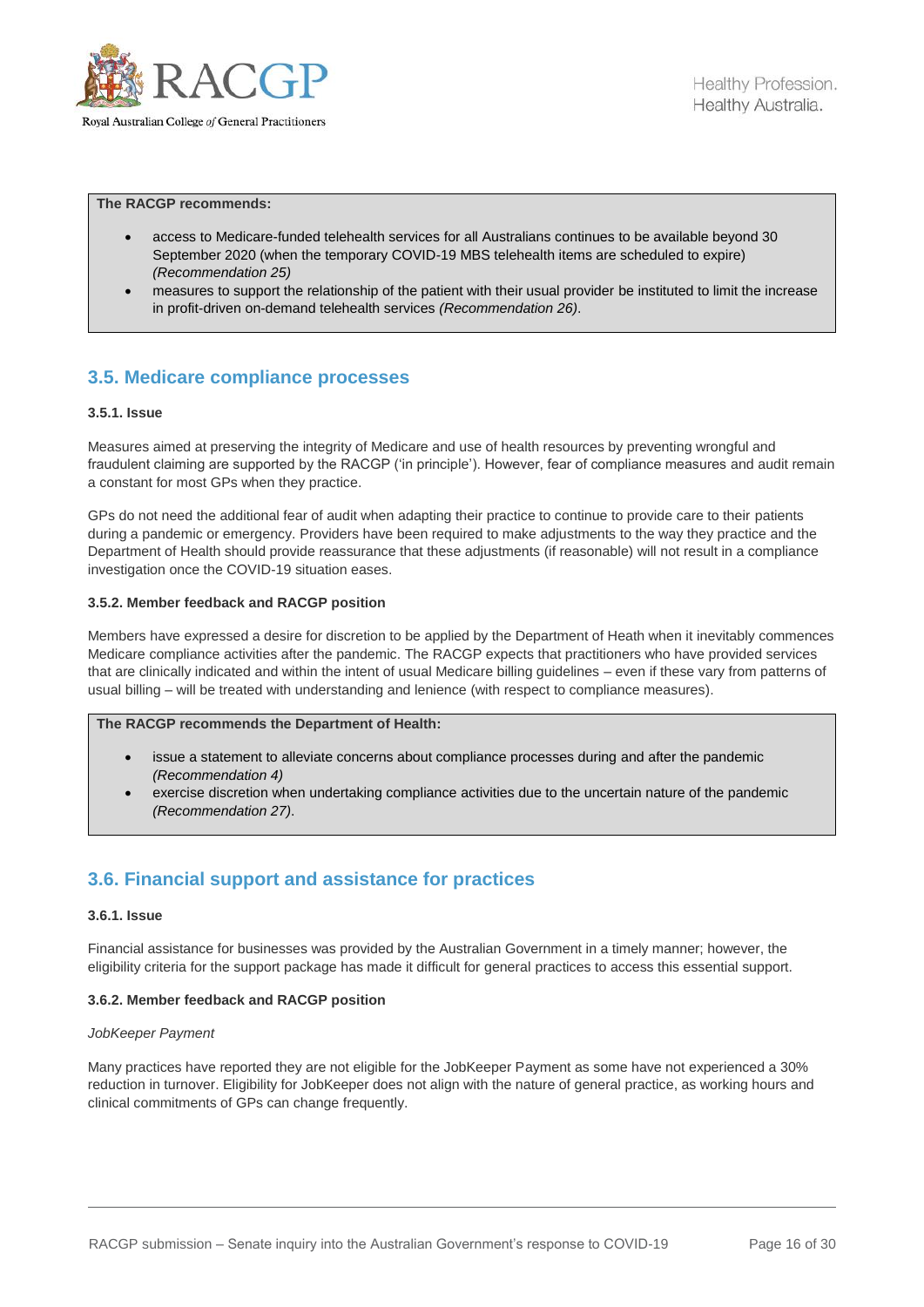

The focus on turnover hides the impact of COVID-19 on new practices or practices that have recently expanded their business models. Additionally, it does not take into account that many practices have had to greatly increase expenditure (eg on administrative staff, PPE, telehealth systems, internet connection improvements) to manage the increased demands imposed by COVID-19 regardless of income.

Furthermore, many small businesses are subject to the vagaries of cash flow. Even if a practice is eligible, the JobKeeper Payment requires a business to pay the full amount to staff before reimbursement by the Australian Taxation Office. This may not be possible for many general practices.

Practices may not qualify for the JobKeeper Payment because their loss of revenue has been offset by a temporary boost in income from administering influenza vaccinations in April 2020. This is an outcome of patients being encouraged by the government and health experts to get their annual influenza vaccination earlier than usual this year in response to COVID-19.

RACGP members have reported that the JobKeeper Payment:

- would benefit practices that have experienced a significant financial downturn but do not currently meet the JobKeeper qualification threshold. These practices are supporting nursing and reception staff where there may not currently be a need for these staff to be working regular hours
- is, overall, unlikely to be sufficient to keep practices that have been severely affected by the pandemic afloat. Many GPs work part-time as sole traders and will struggle to recover financially. They may also have other employment on a minimal part-time basis which can preclude them from accessing the payment
- lacks clarity on eligibility requirements and is difficult to navigate, particularly for sole traders
- will only offer temporary relief to businesses, with staff lay-offs inevitable once the JobKeeper period ends.

#### *Increased volume of calls to general practices*

Throughout the pandemic, governments have been encouraging people to call their GP if they suspect they may have contracted COVID-19. While this is recommended to protect the safety of GPs and practice staff and allow time to prepare for the consultation, practice staff have been inundated with calls, which has prevented them from performing other critical duties. No funding assistance has been provided to support the additional resources required to answer these calls (noting the limits to the funding model in general practice).

Members are also reporting that their reception staff are further engaged in proactively calling regular patients to inform them of changes and reassure them of the availability of safe and high-quality care during this period.

#### *GPs in training*

Members report GP registrars (GPs in training) are currently suffering in terms of workflow, income and educational opportunities.

<span id="page-16-0"></span>In mid-April 2020, almost one in three GPs in training reported they had needed to take leave due to self-isolation or illness. Some report they were able to work from home during isolation, however many others needed to use their personal or annual leave allowances. For nearly 10% of trainees, this leave was unpaid.<sup>8</sup>

Three in four GPs in training reported a decrease in their patient load since the COVID-19 pandemic, and for half of these this has been a significant decrease. Thirteen per cent reported their hours had been reduced, and a further 5% reported their employer was considering reducing their hours.<sup>[8](#page-16-0)</sup>

One suggestion raised by members is to treat GP registrars as apprentices, allowing them access to apprentice support networks.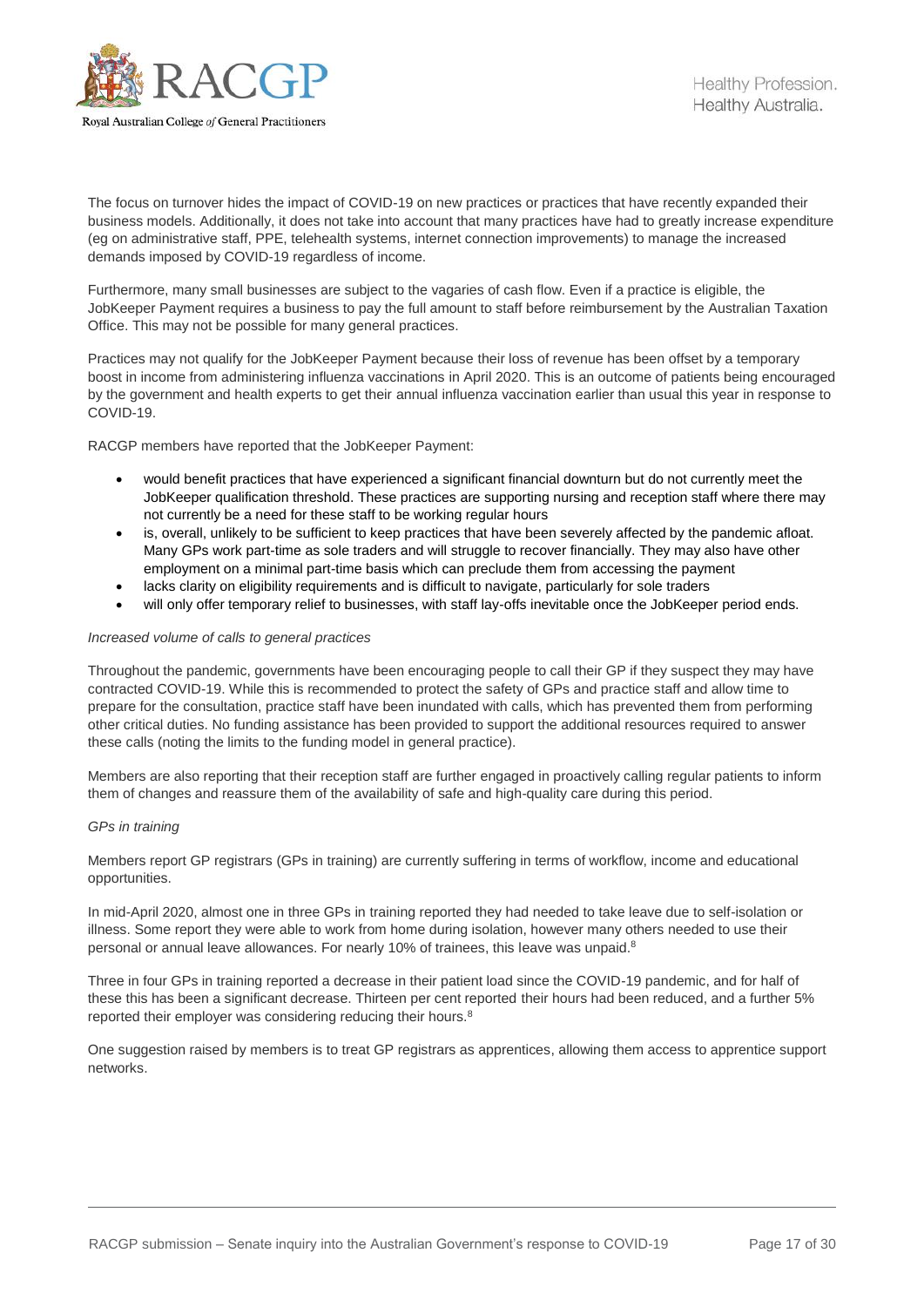

#### *Impact of financial losses on future recruitment of doctors*

Feedback from our members indicates the financial losses suffered by GPs during the pandemic will affect the future viability of general practice as a career option, which is already under significant threat as medical trainees increasingly choose to pursue other specialisations.<sup>9</sup> It will be difficult to convince young doctors to pursue a career in general practice if the profession continues to be undervalued in comparison to other medical specialties.

This will severely impact vulnerable people in the community, particularly older people and those with chronic health conditions. There would be fewer GPs available and pressure on hospitals would increase substantially. This is a particularly pressing issue for rural and remote communities.

**To improve financial support for practices and GP trainees, the RACGP recommends:**

- the fall in turnover threshold for the JobKeeper Payment be lowered from 30% to 15% for general practices *(Recommendation 5)*
- Practice Incentives Program and Workforce Incentive Program Practice Stream payments be reviewed and increased (similar to the doubling of the Practice Incentives Program Quality Improvement [PIP QI] Incentive *(Recommendation 6)*
- financial assistance be provided to support GPs in training *(Recommendation 7)*.

### **3.7. Ensuring secure messaging in healthcare**

#### **3.7.1. Issue**

The move to telehealth consultations has created a number of legislative and technical challenges, one of the most significant being how to manage prescribing, which is still a paper-based process (although the infrastructure for electronic prescribing has existed for some time).

This situation has also highlighted the lack of electronic requesting of pathology and imaging services, as well as an inability to safely and securely handle other documents electronically, such as medical certificates, medical reports and other communications with patients and other interested persons.

#### **3.7.2. Member feedback and RACGP position**

The RACGP welcomed the interim arrangements put in place for telehealth prescriptions, which enabled prescribers to create an image of the prescription to send on to the patient's pharmacy of choice via email, text message or fax. Prescribers were afforded the flexibility to then retain the paper prescription for a period of two years, reducing the administrative and financial burden of sending these to pharmacies.

Difficulties with national implementation of this process arose out of the reluctance of some states to make the necessary legislative changes in a timely manner. This demonstrates the need for a consistent national approach when changes are required to support the pandemic response.

The government has also said it intends to fast-track the roll out of its planned electronic prescribing initiative. The RACGP broadly supports the fast-tracked roll out. However, it is not anticipated there will be a significant uptake given the success and adoption of telehealth image-based prescribing, which has utilised and adapted existing technologies and processes. The electronic prescribing initiative will introduce new technologies and systems, which at this time, will be challenging for general practice and the pharmacy sector to implement.

The issue of pathology and imaging requesting could be addressed through the development of a centralised exchange server, similar to those used for prescriptions. This could prevent proprietary systems for each individual company, with patient access restricted to those companies. The RACGP recommends this body of work be led by the Australian Digital Health Agency.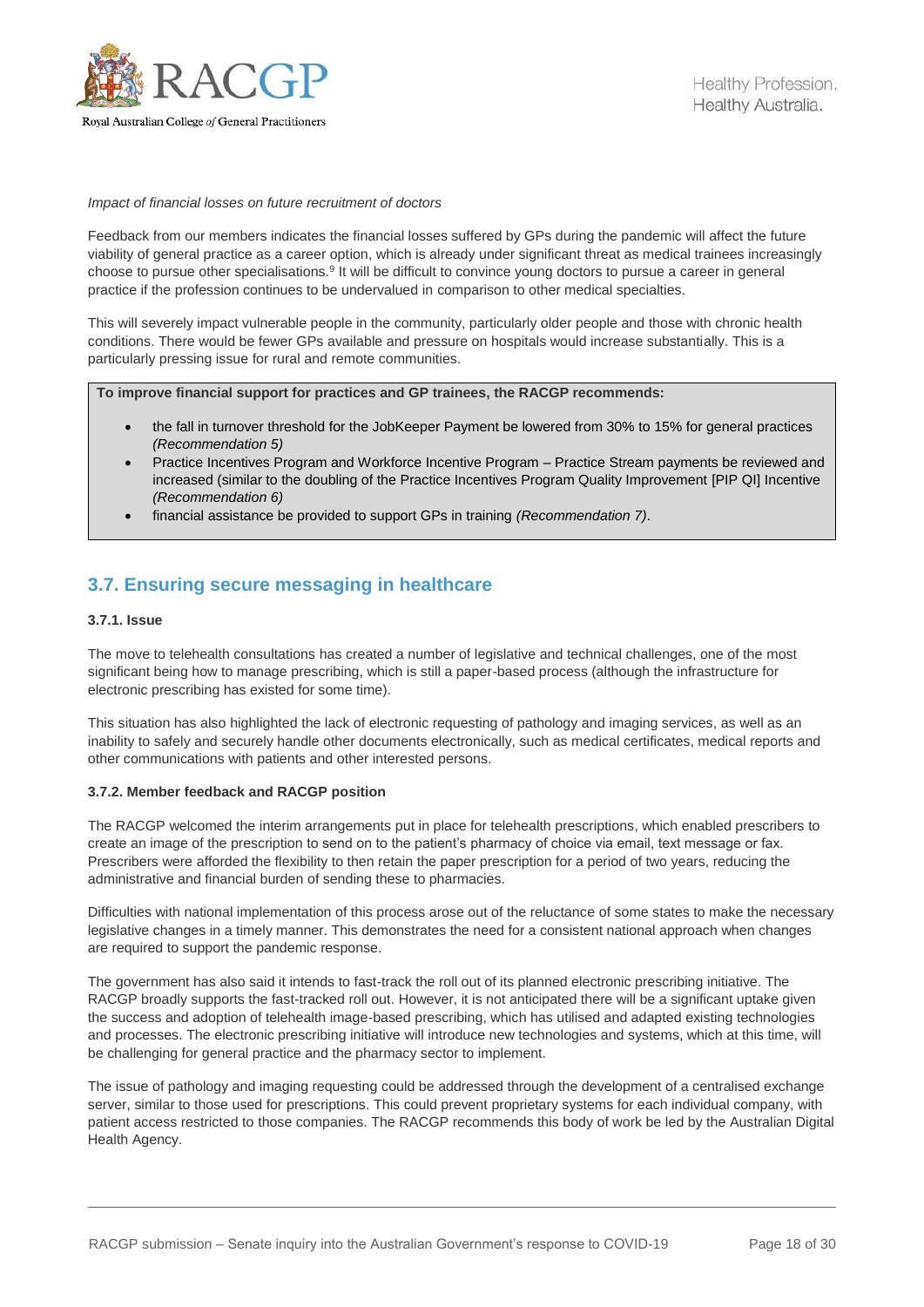

**The RACGP recommends:**

- before implementing system changes and technical solutions, the government consult closely with general practice stakeholders to ensure minimal impact on existing general practice workflows and systems *(Recommendation 28)*
- a centralised exchange server be developed by the Australian Digital Health Agency for the purposes of pathology and imaging requesting *(Recommendation 29)*.

# **3.8. Pathology rental agreements**

#### **3.8.1. Issue**

A major consequence of the pandemic for general practices has been the need to negotiate rental agreements with pathology companies seeking rent relief. The RACGP is aware there has recently been a significant drop in patients presenting for pathology collection due to the pandemic. This in turn has affected the viability of pathology companies, and they are therefore exploring options to reduce overhead costs.

#### **3.8.2. Member feedback and RACGP position**

Negotiations have been complicated by the Australian Government's decision to place a six month moratorium on the establishment of pathology collection centre leases. This has placed general practices at a disadvantage during negotiations. The RACGP sought feedback from members on their experiences negotiating rental agreements. Of those who responded, 43% either disagreed or strongly disagreed that negotiations they have had with a pathology company during this process felt open and genuine.

In effect, general practice owners are being forced to either accept a reduction in rent, as proposed by the pathology company, or have a vacant room with no opportunity to re-negotiate rental arrangements with another pathology company. This measure has further compromised the viability of general practices to keep their doors open.

#### **The RACGP recommends:**

 the six month moratorium on new pathology collection centre leases be lifted to reduce the likelihood of predatory behaviour during these difficult circumstances *(Recommendation 8)*.

### **3.9. Influenza vaccinations**

#### **3.9.1. Issue**

Issues around the supply and distribution of influenza vaccines across the country continue to persist, despite official advice issued to the public that it was imperative to get vaccinated earlier this year.

#### **3.9.2. Member feedback and RACGP position**

Members report that:

- patients have expressed frustration that they have been unable to access influenza vaccinations due to a lack of available stock, with receptionists fielding numerous enquiries
- patients were encouraged by the government to get their influenza vaccination before stock was available
- better public communication around influenza vaccinations is required. Politicians and public health advisors need to advise the public that GPs are only given a controlled amount of vaccines and have no control over stock being used and can only reorder at set periods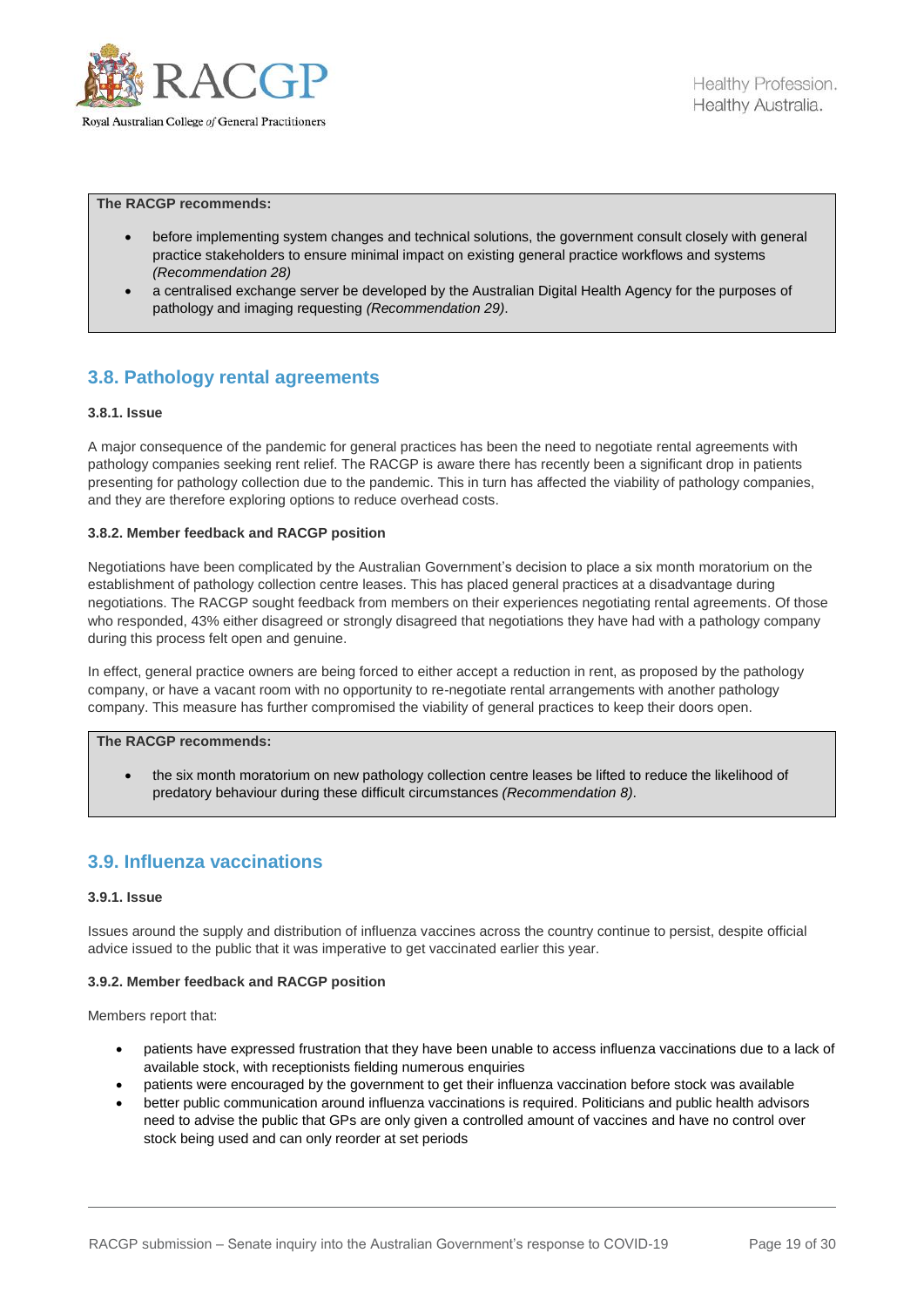

#### in some cases pharmacies are receiving stock before general practices.

In a poll of over 1000 RACGP members in late April 2020, 55% reported that they are unable to access enough stock to provide influenza vaccinations to their patients.

Timely and adequate supply of National Immunisation Program (NIP) influenza vaccinations for practices is a recurring issue each year. The RACGP has requested information from the Australian Government on how supply is managed, including the methodology used to calculate demand/supply and distribution planning, to support discussions to improve access to influenza vaccinations in the future.

Pharmacy vaccination programs fragment patient care and impact on patient safety. They also reduce opportunities for effective vaccine counselling as well as opportunistic screening and preventive healthcare activities. Providers should not be permitted to administer influenza vaccinations through the NIP if they are unable to upload information to the Australian Immunisation Register. This occurs automatically in most general practices but only sporadically in pharmacies.

The increased early demand in 2020 could not have been anticipated, however using Standardised Whole Patient Equivalent values could provide accurate data on the number of patients in each PHN catchment area.

#### **The RACGP recommends:**

- adequate supply of influenza vaccinations NIP and private be prioritised for general practices before supplied to pharmacies *(Recommendation 9)*
- provision of NIP vaccinations be contingent on the ability to upload relevant information to the Australian Immunisation Register *(Recommendation 10)*
- annual supply for influenza vaccinations be calculated using Standardised Whole Patient Equivalent values. *(Recommendation 30)*.

# **3.10. Point of care testing (PoCT)**

#### **3.10.1. Issue**

Although not currently available, if reliable point of care testing (PoCT) for COVID-19 became available, this could be performed as a first step in the clinical assessment of someone with possible COVID-19 in general practice.

The advantages of such an approach to controlling a future pandemic are obvious. However, PoCT is largely not feasible in general practice at this time because of unnecessary regulatory barriers.

It is the [position](https://www.racgp.org.au/advocacy/position-statements/view-all-position-statements/clinical-and-practice-management/point-of-care-testing) of the RACGP that evidence-based PoCT should be accessible via general practice through Medicare and regulatory barriers to its adoption in general practice must be removed.

#### **3.10.2. Member feedback and RACGP position**

General practice has the capability to efficiently and effectively undertake PoCT. If supports were provided via Medicare and all regulatory barriers removed, the sector could have been performing PoCT for all strains of influenza, reducing the amount of COVID-19 testing in the early stages of the pandemic when resources were limited.

Additionally, the RACGP notes the Australian Government's announcement of funding for a COVID-19 Remote Point of Care Testing Program.<sup>10</sup> As the program is in the early stages of roll out, it is difficult to provide comment. However, there is a need to consider issues such as staffing capacity and training, appropriate facilities and availability of testing. Simply making the tests available is not in and of itself sufficient. The capital expenditure required to support the roll out must also be appropriately considered.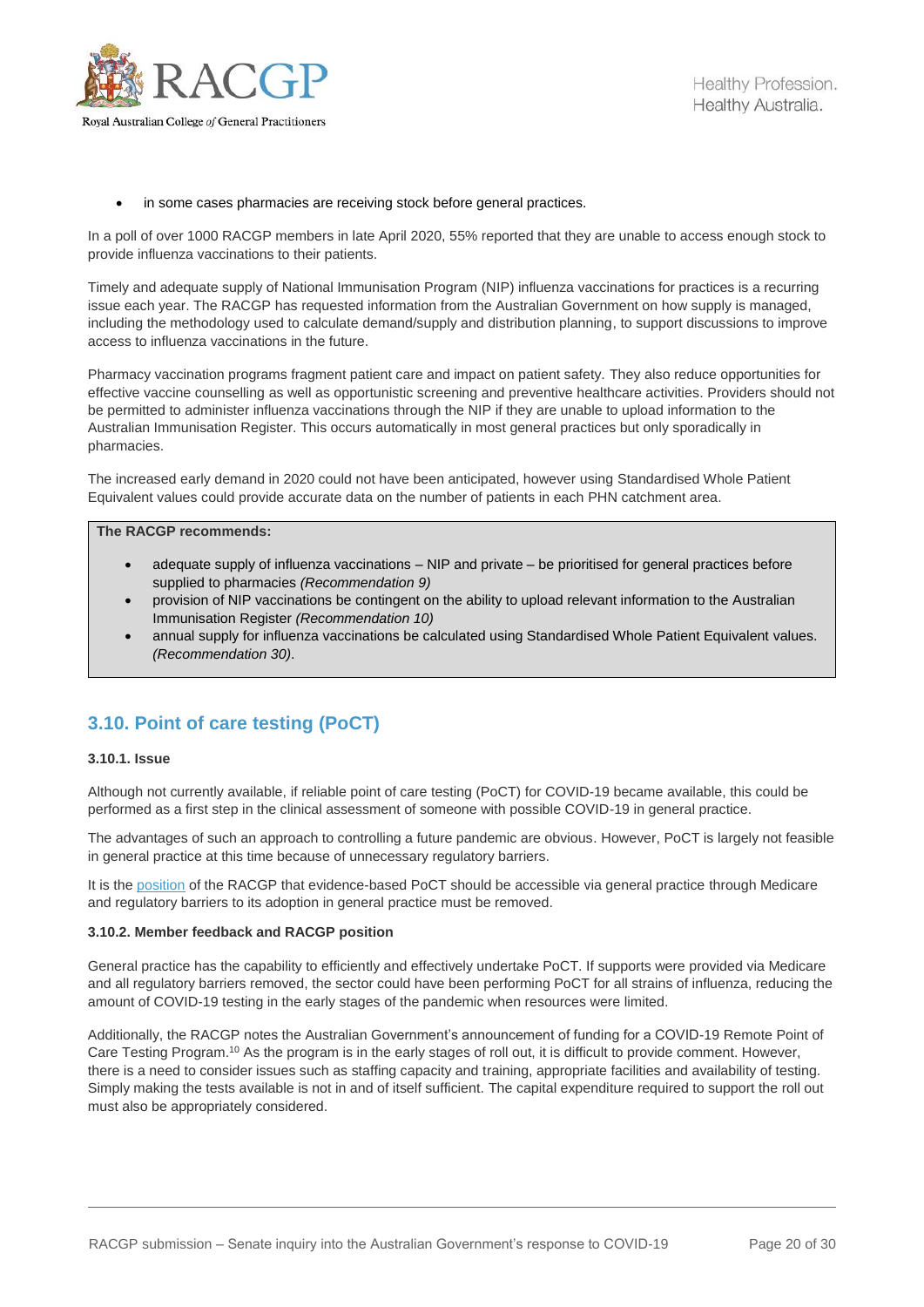

#### **The RACGP recommends:**

 PoCT be made accessible via general practice, supported by Medicare rebates, and regulatory barriers to its adoption in general practice be removed *(Recommendation 31)*.

# **3.11. Communication and collaboration with GPs during the pandemic**

#### **3.11.1. Issue**

Although there has been an abundance of communication regarding the pandemic, there have been issues around the timeliness of information and confusion regarding state-based requirements.

The RACGP has made efforts to disseminate information to our members in a timely manner, including frequently updating our [website](https://www.racgp.org.au/coronavirus) based on announcements from government and dedicated bi-weekly newsletters.

#### **3.11.2. Member feedback and RACGP position**

#### *Management of the pandemic response at different levels of government*

The RACGP recognises different levels of government and agencies have different roles and responsibilities relating to managing the pandemic response. However, the cross-jurisdictional and inter-agency roles must be better coordinated and streamlined.

Efforts to embed GPs in the wider response have been confused and at times non-existent due to state and territory governments' management of the health crisis response and the federal government's responsibility for general practice. The RACGP has consistently flagged these issues over the years and will continue to work with state and federal government pandemic response structures to bridge this gap.

The role of GPs as frontline health providers must be formally recognised in pandemic preparation, response and recovery. GPs have continuous relationships with their communities before and during health emergencies, including opportunistic encounters with patients due to the high demand for primary care. General practice should therefore be firmly embedded in national and state/territory planning.

As federally funded organisations tasked with local primary care coordination, and efficiency and effectiveness of medical services, PHNs should be supported to better integrate general practice and primary healthcare into pandemic response planning, coordination and recovery, in close consultation with GPs and GP bodies.

The experience during the current pandemic and the recent bushfire crisis has highlighted the variability in PHN preparedness. Areas with lower levels of preparation experienced poor linkage and coordination, with inconsistent messaging to general practices operating in their areas, creating confusion and division. The requirement for a national, uniform approach to PHN engagement with general practices before, during and after health emergencies would alleviate some of this confusion.

Other issues raised by members in regard to confusing messaging during the pandemic include:

- different testing criteria across the country
- inconsistent advice from politicians to get tested, despite a shortage of swabs and strict criteria around who would be eligible for testing
- different advice regarding use of PPE
- a lack of cohesion between the federal and state and territory governments.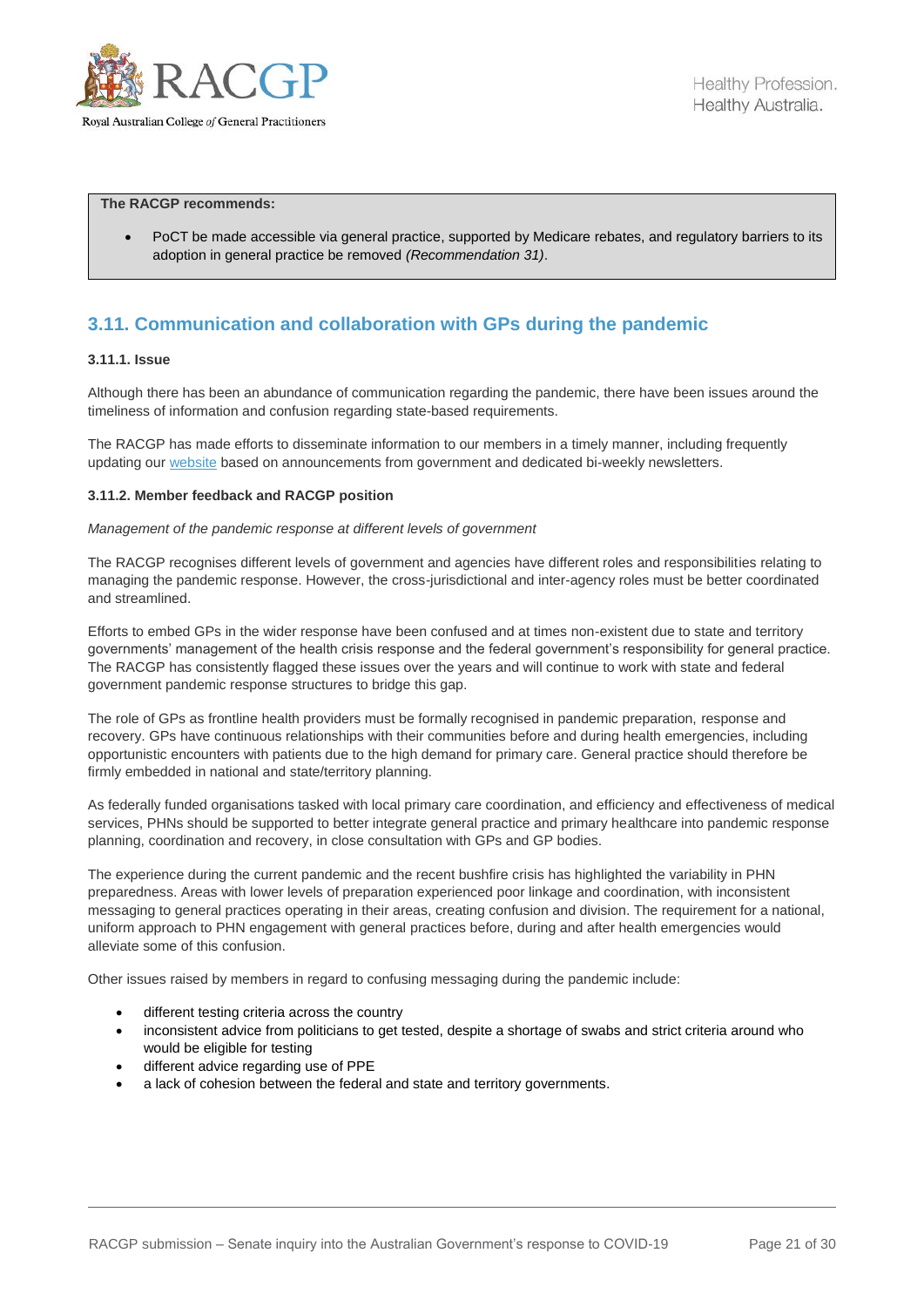

#### *Information around providing care to different population groups*

Member feedback suggests there is a need for evidence-based advice to be provided on how to care for different population groups with varying needs during the pandemic.

For example, members report minimal accessible information has been issued on how to advise pregnant women about the risks if they or their baby contracts COVID-19.

#### *Better engagement with GPs*

Regular engagement with GPs in the community by those responsible for developing and implementing health policy would:

- ensure that policies effectively address issues experienced by GPs and other frontline health workers
- allow for adequate planning, increased safety and more efficient primary healthcare delivery
- increase public confidence and minimise uncertainty about the impact of events such as the COVID-19 pandemic
- ensure GPs are valued and able to adapt quickly to challenging situations, strengthening their capacity to provide optimal care
- improve the quality of information provided to the public (eg about accessing healthcare during the pandemic, what to do if they feel unwell or require testing).

#### **The RACGP recommends:**

- where possible, PHNs and/or state health bodies provide GPs with access to:
	- government modelling and local descriptive epidemiological data
	- clear, concise and accessible evidence-based information on clinical care for different population groups, especially those vulnerable and at higher risk
	- timely information regarding patient COVID-19 test results, including via My Health Record
	- information regarding patient admission or discharge from hospital or other services *(Recommendation 11)*
- evidence-based advice be provided on how to care for different population groups with varying needs during the pandemic *(Recommendation 12)*
- a nationally consistent set of criteria for testing infectious disease be developed to minimise confusion *(Recommendation 32)*
- an RACGP representative sit on the AHPPC *(Recommendation 33)*
- there be formal and permanent GP representation on state and territory health management committees *(Recommendation 34)*
- each jurisdiction establish a pandemic response plan that is exercised, reviewed and updated regularly with the involvement of GPs *(Recommendation 35)*
- state-based health response roundtables be established *(Recommendation 36)*
- involvement of GPs and other primary care practitioners in PHNs, hospital districts and other coordinating health and emergency response services be increased. The expertise of these practitioners will assist with planning for and responding to future pandemics and emergencies in general, such as **bushfires** *(Recommendation 37)*
- a national coordinated body be established to ensure consistent public messaging *(Recommendation 38)*.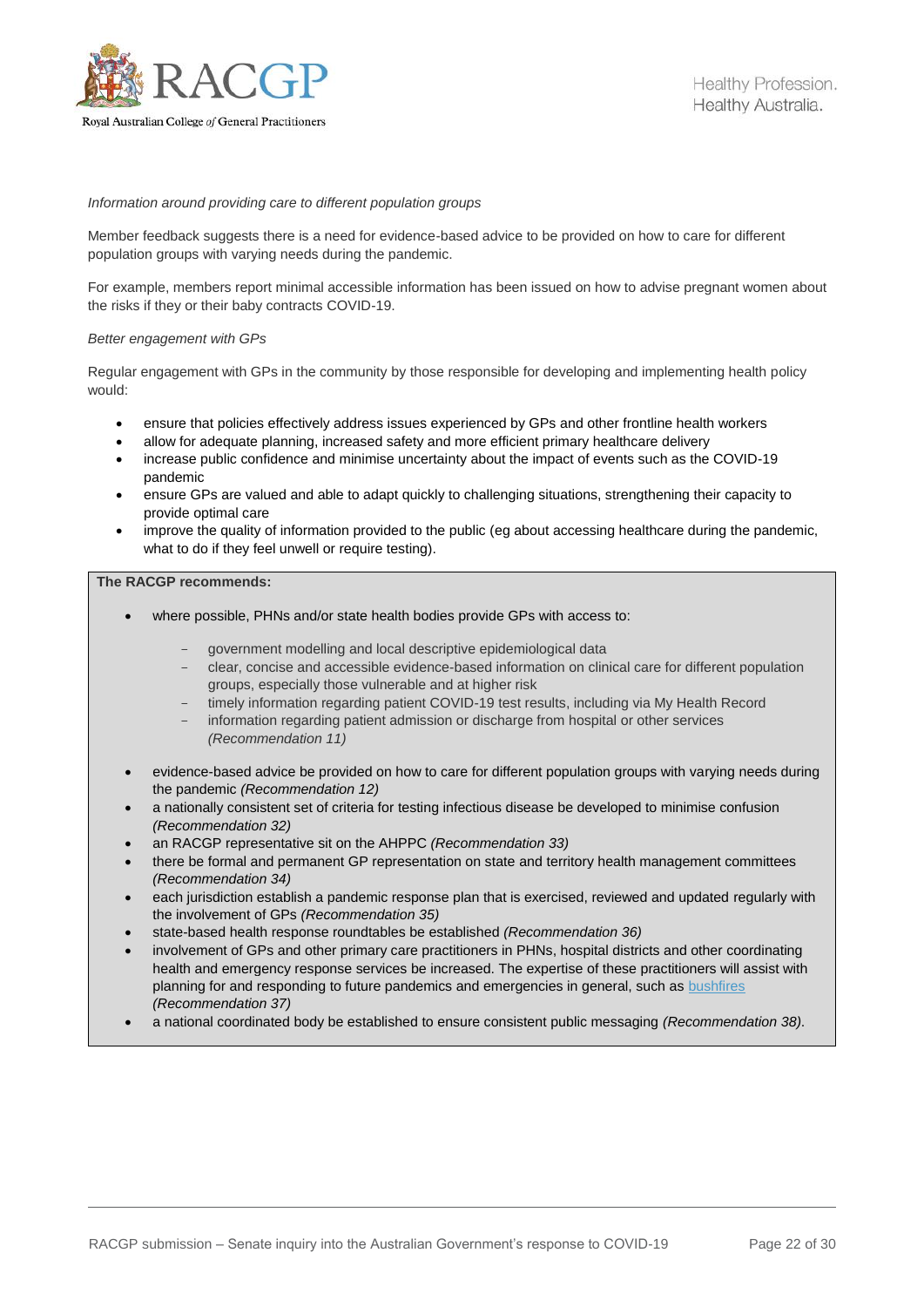

# **3.12. Preventing the spread of misinformation**

#### **3.12.1. Overview of RACGP position**

The COVID-19 pandemic has given to rise to the spread of harmful misinformation via social media platforms such as Facebook, Twitter and Instagram. In particular, advice regarding vaccinations from non-medical experts can jeopardise the health of people who read and accept this information as truth. The RACGP has [welcomed news](https://www.racgp.org.au/gp-news/media-releases/2020-media-releases/may-2020/racgp-welcomes-social-media-platforms-acting-on-co) that popular social media platforms are acting to limit the impact of misleading information concerning the COVID-19 pandemic.

There have also been instances where a lack of restraint and critical and objective reflection in more traditional media has generated and circulated misinformation and invited reactions against necessary public health measures (eg unwarranted and over exuberant promotion of 'cures' and progress in vaccine development, demonising populations and inflaming grievances against state and territory governments).

The RACGP echoes calls from the Australian Medical Association<sup>11</sup> for increased public health education to be provided around the importance of vaccinations and their role in combating the spread of disease. Development of a vaccination is likely key to ending the COVID-19 pandemic. It is also critical that people are encouraged to get their influenza vaccination this year to ensure hospital beds do not become overcrowded with patients presenting with influenza and COVID-19 simultaneously.

We encourage the Australian Government to continue to respond swiftly to limit the distribution of misleading information, particularly around vaccinations, on all media platforms. An appropriate balance must be found between removing harmful information and ensuring people's right to freedom of speech is maintained.

#### **The RACGP recommends:**

 the Australian Government fund a public awareness campaign to educate Australians about the importance of immunisations, and heeding the advice of medical experts rather than celebrities who promote views contrary to scientific evidence *(Recommendation 13)*.

# **3.13. Impact of the COVID-19 pandemic on specific patient cohorts**

#### **3.13.1. Issue**

There is a need to ensure that the most vulnerable people in our communities and those at higher risk are supported and cared for. The following section uses examples of a number of specific groups to demonstrate the impact the pandemic has had on the community, and how we need to carefully consider the needs of such populations in our pandemic response, specifically:

- Aboriginal and Torres Strait Islander people
- women's fertility
- people from CALD backgrounds, refugees and asylum seekers
- people in rural and remote areas.

#### **3.13.2. Aboriginal and Torres Strait Islander people**

The Australian Government should be commended for recognising early the risks of the pandemic in Aboriginal communities, and responding to calls to establish an Aboriginal and Torres Strait Islander Advisory Group. Established in early March and co-led by the National Aboriginal Community Controlled Health Organisation (NACCHO), the Advisory Group has implemented actions that may not have otherwise been achievable.<sup>12</sup>

Many RACGP members who work in mainstream general practice or other health services regularly provide healthcare to Aboriginal and Torres Strait Islander patients.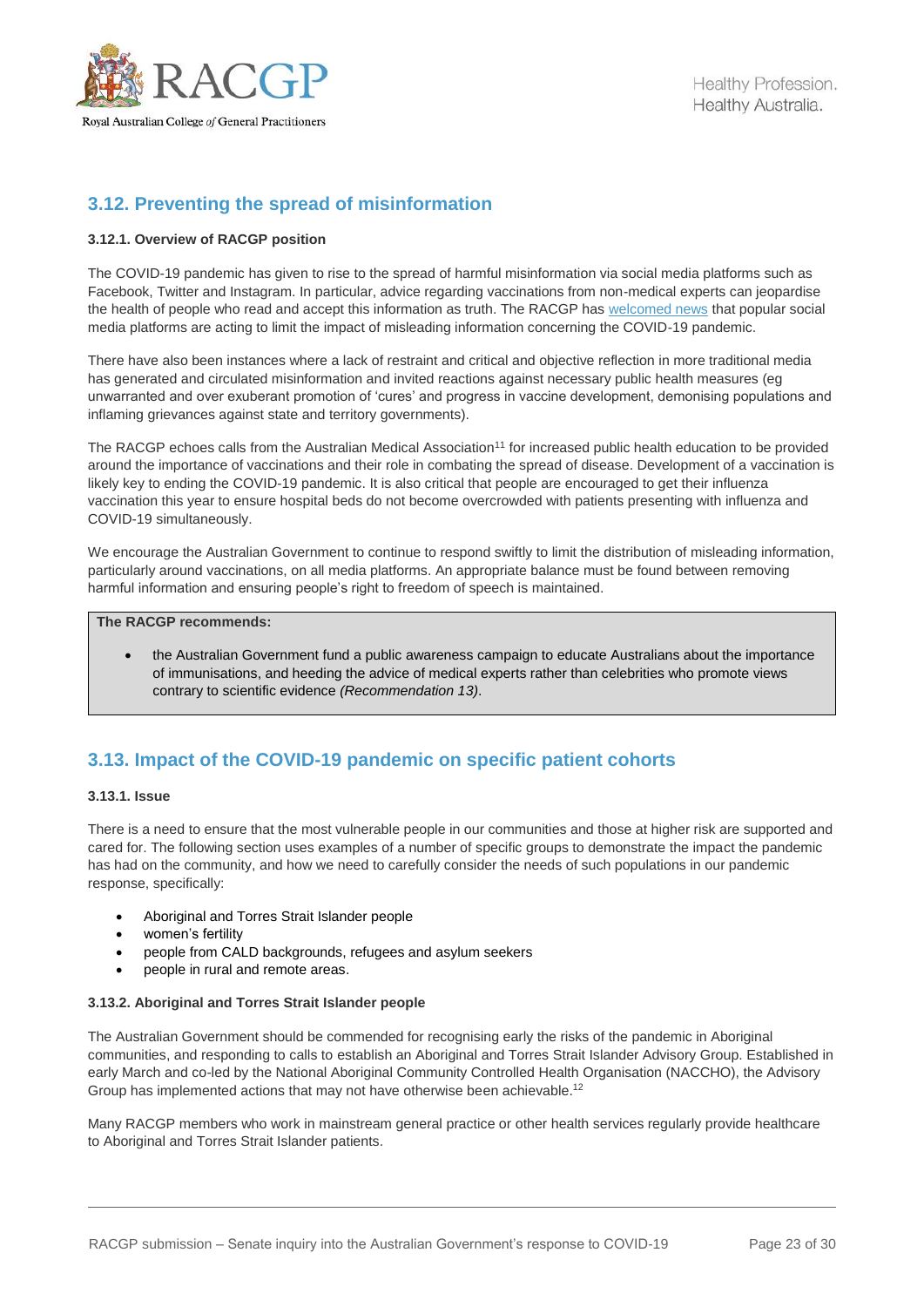

Measures to keep the virus out of remote communities have been ambitious and focussed on preventive action. To date, there have been no confirmed Aboriginal and Torres Strait Islander cases in remote or very remote locations.<sup>13</sup>

#### *Member feedback and RACGP position*

The Aboriginal Community Controlled Health Organisation (ACCHO) and Aboriginal Medical Service (AMS) sector has demonstrated its leadership, expertise and adaptability during this pandemic, <sup>14</sup> and the bushfire season that preceded it. The immediate and effective response from within the sector has occurred in spite of existing resource limitations.

While additional funding allocated to address COVID-19 is welcomed, it falls short of what is needed to ensure consistent delivery of high-quality healthcare in the context of COVID-19. 15

The government's *[Management Plan for Aboriginal and Torres Strait Islander populations](https://www.health.gov.au/resources/publications/management-plan-for-aboriginal-and-torres-strait-islander-populations)*, which includes an operational plan, has only been partially funded, which puts added pressure on organisations and individual health practitioners to fill the gaps. This affects not only ACCHOs and AMSs, but also those GPs in mainstream and other health services that provide healthcare for Aboriginal and Torres Strait Islander patients.

There is often a risk of 'unintended consequences' where policies are implemented rapidly, particularly for population groups that may have unique or specific requirements.

#### *Impact of the COVID-19 pandemic on Aboriginal and Torres Strait Islander health outcomes*

The AHPPC has stated that 'Aboriginal and Torres Strait Islander people 50 years and older with one or more chronic medical conditions...are, or are likely to be, at higher risk of serious illness if they are infected with COVID-19'.<sup>16</sup>

Anecdotally, one of the effects of this directive was for Aboriginal Health Workers who considered themselves at risk to stop working, which has flow-on effects for their patients.

There is currently no evidence to indicate that Aboriginal and Torres Strait Islander peoples with chronic conditions are at a higher risk of serious illness from COVID-19 than non-Indigenous people with similar chronic conditions and of the same age. Age and chronic conditions, rather than Indigeneity, are the risk factors, though this is further impacted by access to appropriate and culturally safe health services.

While there is a critical need to protect frontline staff, there is also a need to ensure that the community has access to appropriate healthcare. Aboriginal and Torres Strait Islander leaders should be involved in developing and implementing recommendations around the identification of populations with a higher risk of contracting COVID-19 and those vulnerable to serious COVID-19 illness.

As resources and focus are redirected to address COVID-19, there is potential for adverse health outcomes as a result of reduced availability of, access to and engagement with healthcare. There are risks, already evident in some cases, of

- patients not presenting to primary care for routine health checks and management of chronic disease
- reduced access to specialist medical services (both from the perspective of patients and GPs)
- extended wait times for elective care
- health workforce shortages within the fly-in-fly-out workforce
- Indigenous patients being denied access to specific services<sup>17</sup>
- $\bullet$  Indigenous patients experiencing racism in health services<sup>17</sup>
- travelling to access specialist care.

In the context of Aboriginal and Torres Strait Islander health, this is likely to have a significant effect, given the relatively higher burden of chronic disease across the population. It is not yet clear how these delays and shortages will be managed.

More broadly, there are consequences that the RACGP is less qualified to speak on, but should be addressed by those with relevant expertise. The social and cultural impacts of the pandemic will be felt across all populations in different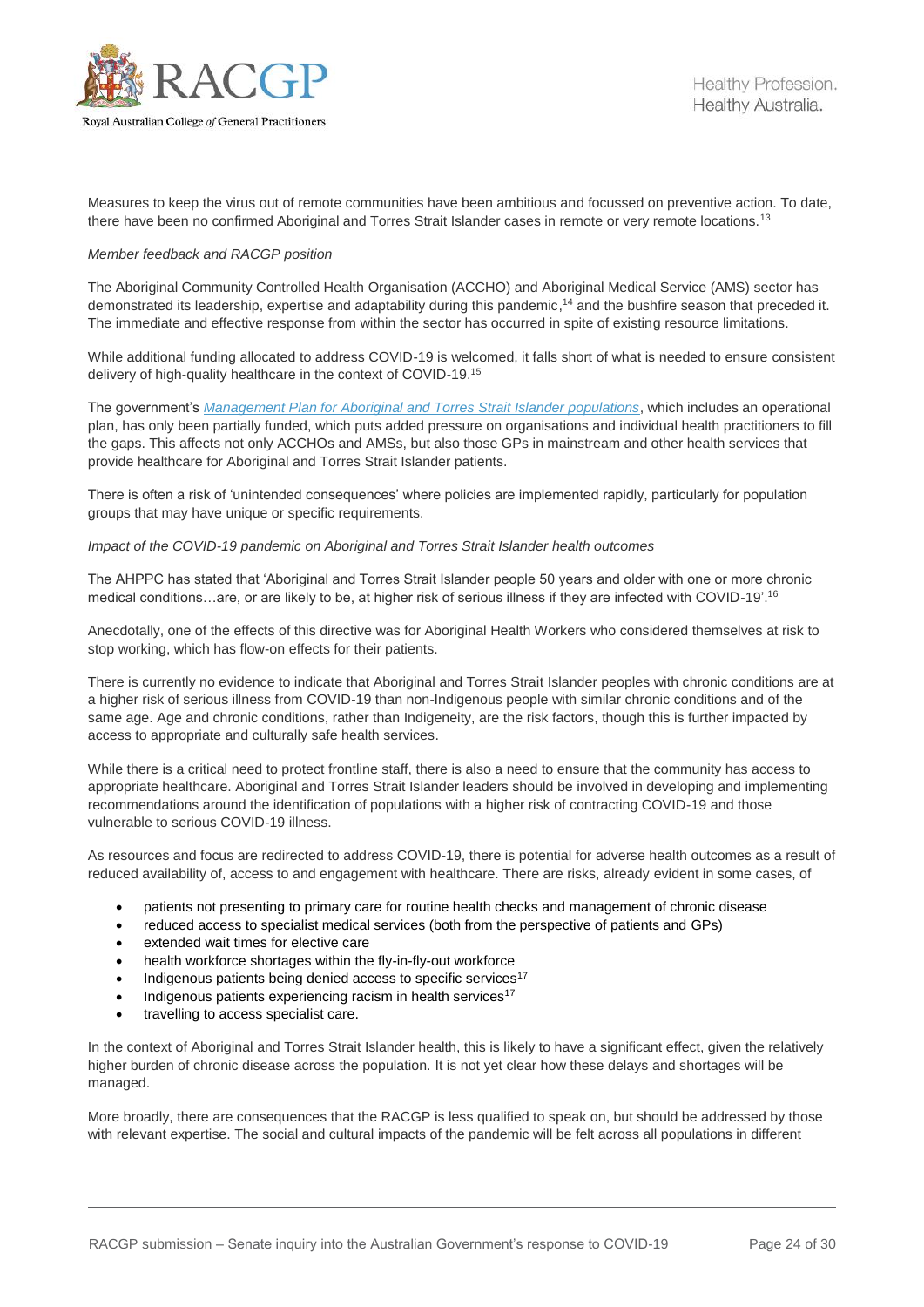

ways, and these will have consequences for health and wellbeing. This is no different for Aboriginal and Torres Strait Islander communities, where the significance of not being able to attend funerals and time away from country may not yet be well understood.

#### *Prevention and management of COVID-19*

There has been a limited government response focussed on prevention and management of COVID-19 and funding for such activities.

NACCHO and the RACGP have identified an urgent need to provide practical advice to healthcare teams delivering prevention and management of COVID-19 to Aboriginal and Torres Strait Islander people in primary healthcare, based on best available evidence. Alongside researchers at the Australian National University, we aim to address this knowledge gap by delivering a range of clinical recommendations on the prevention and management of COVID-19.

It is also important to note the need for community-specific information. A number of communities have already developed resources to suit local environments, for example the Kimberley Coronavirus Animation.<sup>18</sup>

Members have noted that funding to support infrastructure development and education in remote Aboriginal communities has been invaluable. Furthermore, the government's biosecurity laws – though complicated – have provided protection for our most vulnerable communities.

#### *MBS telehealth items*

Telehealth provision to Aboriginal and Torres Strait Islander people needs to be culturally safe, well-resourced and supported.

The introduction of MBS item 92004 has generated considerable discussion. Primarily, concerns have been raised about how to conduct a high-quality and effective health assessment that is valued by the patient via telehealth.

In addition, without adequate quality controls and oversight, there is no way to guarantee the 92004 health assessment will be conducted in a culturally and clinically safe way that benefits the patient. Some consideration should be given to introducing processes which ensure payment only for health services and practices at which the patient is registered for the Practice Incentives Program Indigenous Health Incentive (PIP IHI) and has attended regularly for their healthcare.

Incomplete and confusing directives from the Department of Health about what is required to qualify for the rebate have also compounded the transition to the use of telehealth services. The RACGP and NACCHO are currently developing resources to support effective telehealth for Aboriginal and Torres Strait Islander people during the pandemic, including the 92004 health assessment (funded by the Department of Health).

#### *Social determinants of health*

The social determinants of health have been largely ignored in the response to the pandemic in the context of Aboriginal and Torres Strait Islander health, though the suspension of face-to-face 'mutual obligation' requirements, even if belated, was a welcome measure to protect communities.<sup>19</sup>

For some time, there have been calls for increased funding to improve remote housing conditions. The effects of COVID-19 further highlight the need to address this and other social issues, such as the over-representation of Aboriginal and Torres Strait Islander people in custody. NACCHO's recent calls for additional resourcing for remote housing, Aboriginal community-controlled health and social services<sup>20</sup> to better insulate communities from the effects of the virus have not been acted upon.

The health and social care sector is currently the largest employer of Aboriginal and Torres Strait Islander people.<sup>21</sup> Investment in building the resilience and capacity of the sector is not just about service provision. It is also about investing in the employment of Aboriginal and Torres Strait Islander people. This potential area for growth has also not been considered in the current response.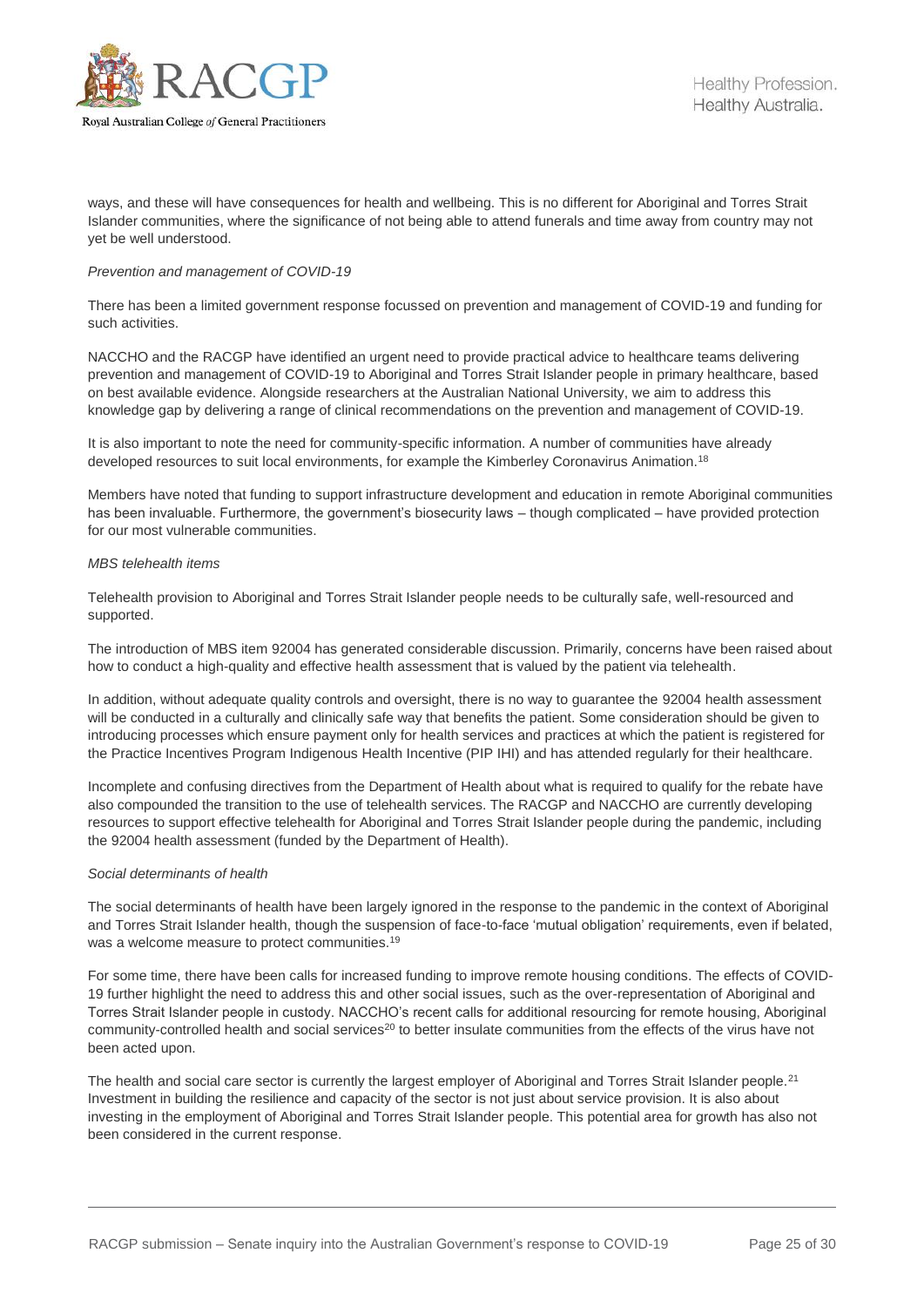

In the longer term, the social determinants of health, such as the adequacy of housing, community infrastructure and regional decision-making must be addressed to ensure community preparedness for future epidemics, pandemics and emergency events.

#### *Lessons for future crises*

Aboriginal and Torres Strait Health leadership will remain important to navigate the 'post-COVID-19' environment.

The pandemic highlights a need to explore what is required in ACCHOs and AMSs to provide effective primary healthcare during emergencies such as epidemics, pandemics and natural disasters. It will be opportune to conduct a needs analysis for resources to support the sector during future pandemics, epidemics and natural disasters.

The Australian Government's response to COVID-19 demonstrates it is able to act definitively, rapidly, collaboratively and follow evidence-based advice in the face of a serious health emergency. This sets an important precedent in how the government approaches other complex policy challenges in the future, particularly those relating to Aboriginal and Torres Strait Islander health.

#### **The RACGP recommends:**

 additional funding be provided to support Aboriginal and Torres Strait Islander people during the pandemic. There should be a particular focus on delivering culturally appropriate preventive health activities, and addressing social determinants of health to ensure community preparedness for future pandemics *(Recommendation 14)*.

#### **3.13.3. Women's fertility services**

#### *Member feedback*

Our members report that women's health has been significantly affected during the COVID-19 pandemic, leaving many women vulnerable to poor health outcomes.

Issues include:

- ceasing access to in vitro fertilisation for women when their fertility care is time-critical. This had devastating results and significantly affects pregnancy outcomes
- limited access to abortions due to these procedures being deemed as elective surgeries.

#### **3.13.4. People from culturally and linguistically diverse (CALD) backgrounds, refugees and asylum seekers**

#### *Member feedback and RACGP position*

Patients of CALD, refugee and asylum seeker background are experiencing reduced access to general practice and routine medical services as a result of the pandemic. There are specific barriers for this cohort that have arisen from the introduction of COVID-19 MBS telehealth services.

These include:

- limited English language skills
- reduced access to technology including phones and internet connectivity
- a lack of video consultation platforms currently available that enable the use of interpreters
- the unavailability of the Translating and Interpreting Service (TIS National) for video consultations. Video consultations offer a layer of 'visual examination' and non-verbal information, superior to telephone consultations, which is particularly useful where language barriers exist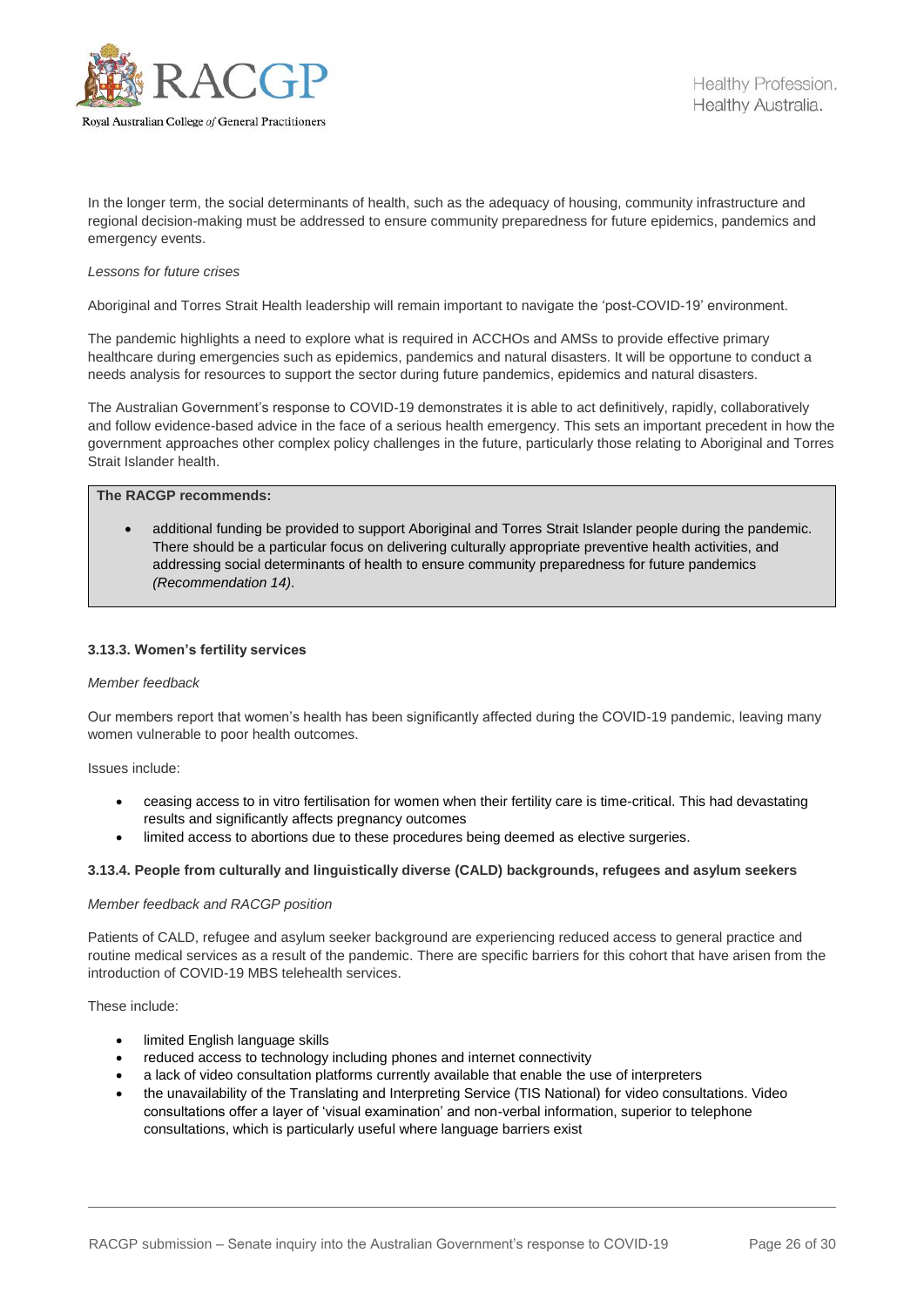

- reduced face-to-face and outreach appointments
- an increase in mental health symptoms, compounded by past experiences of trauma. GPs have reported that the pandemic has had a devastating impact on patients who have been living in uncertainty for prolonged periods. Many are from countries severely affected by COVID-19, particularly Iran.

Additionally, this group has been significantly impacted by a loss of casual work as a consequence of the pandemic. GPs have also reported a lack of multilingual options when using the COVIDSafe application and online symptom checkers.

The following recommendations are aimed at improving access to healthcare and health outcomes for asylum seekers, refugees and people from CALD backgrounds.

**The RACGP recommends:**

- greater financial assistance be provided for people without work rights and those unable to access support through the Status Resolution Support Services program. *(Recommendation 15)*
- targeted education be provided in different languages, tailored to varying health literacy levels, around COVID-19 testing, treatment, public health management strategies, the implications of a positive test and the need for self-isolation. *(Recommendation 16)*.

#### **3.13.5. People in rural and remote areas**

#### *Member feedback*

Specific issues raised by members in relation to rural and remote areas include:

- confusion around biosecurity laws and their impact for people in remote communities
- limited access to healthcare, with many services cancelled and the workloads of GPs increasing as a result
- staff shortages, with limited government assistance provided to address these
- the cessation of locum placements and some regular fly-in fly-out clinicians
- difficulties accessing fever clinics and respiratory clinics.

### **3.14. Matters for further consideration, including social consequences of the pandemic**

#### **3.14.1. Issue**

Matters for further consideration have been identified.

#### **3.14.2. Member feedback and RACGP position**

As the pandemic continues to progress, consideration should be given to the following issues which could impact on the provision of care to patients by GPs:

- recurring incidences of community transmission
- broadening of indications for testing to include any patient with a wide array of respiratory symptoms
- advice that to see/examine/swab a patient with suspected COVID-19 requires the GP to be in full PPE (which is lacking in many areas) and the consultation room to be an isolation room which will need to be fully cleaned afterwards
- limited supply of full PPE available to GPs, and the lack of suitable isolation rooms in some practices
- the approaching influx of winter respiratory illness
- the impact of the pandemic on the mental health of the population as a result of strict lockdown measures aimed at limiting the spread of the virus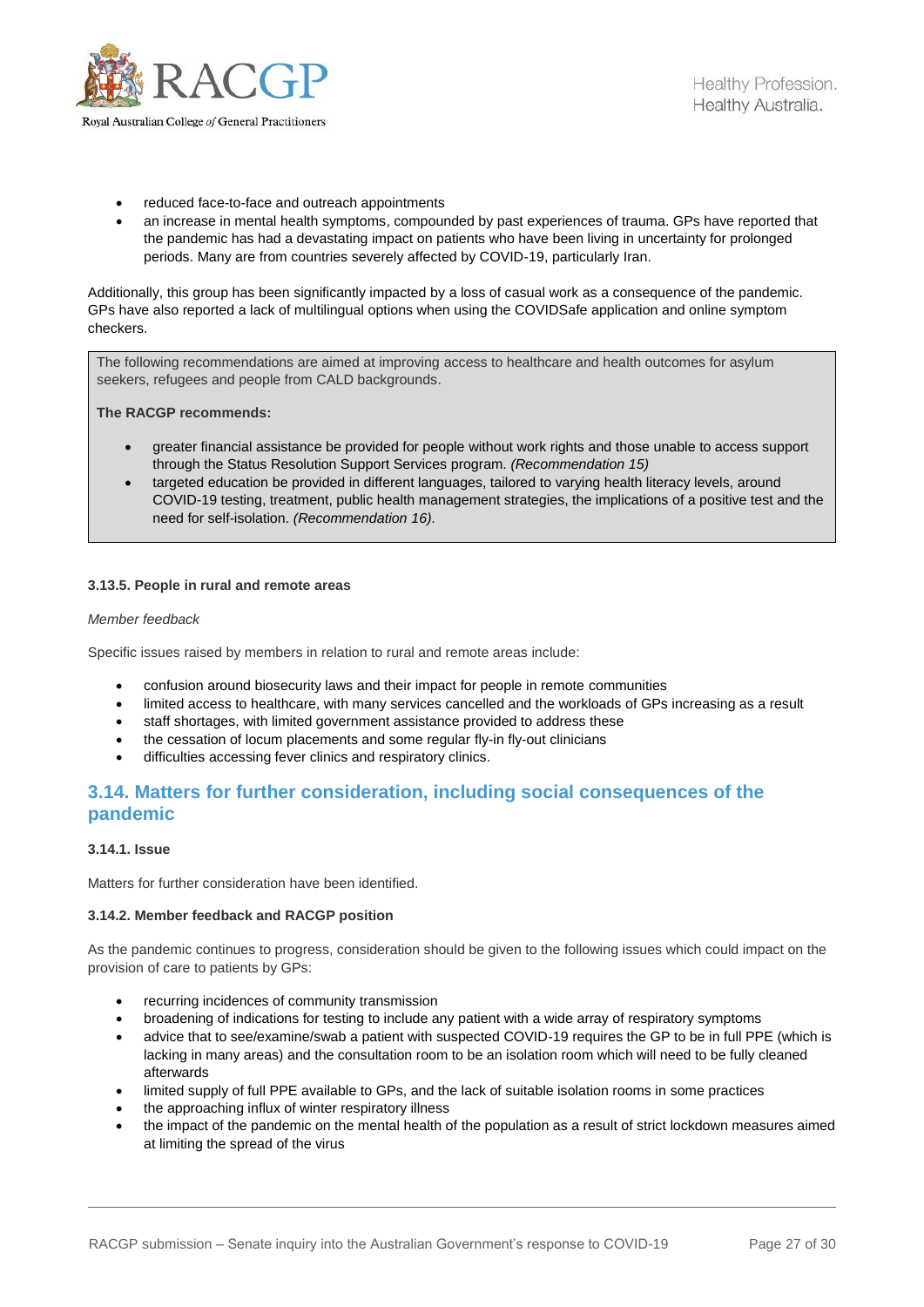

increased cases of domestic violence and poverty.

#### **The RACGP recommends:**

 increased funding and resources be provided to support GPs to respond to a predictable increase in mental health issues, domestic violence and poverty as a result of the pandemic *(Recommendation 39)*.

### **3.15. Other comments**

#### **3.15.1. Racism toward doctors of Asian appearance**

The RACGP has strongly condemned racist attacks against doctors of Asian appearance due to fears regarding the pandemic's origins. These attacks are completely unacceptable and unwarranted. Racism has no place in Australian society, and steps must be taken to ensure doctors are protected and supported.

#### **3.15.2. Potentially premature easing of restrictions**

Members have expressed concern that restrictions on movement during the COVID-19 pandemic may be lifted prematurely, potentially increasing the risk of infection in the community. While we recognise that the enforcement of restrictions is exercised at a state and territory level, we encourage the Australian Government to carefully consider and exert its influence where necessary to ensure the timing of any changes does not increase risks to health.

## **3.16. Engagement with the RACGP**

The RACGP wishes to acknowledge and thank the Commonwealth Department of Health for its rapid and ongoing engagement with health stakeholders during the pandemic. Departmental staff have been responsive to the RACGP's enquiries – particularly regarding Medicare item numbers – which has greatly assisted us to disseminate timely, accurate information to our members.

The RACGP has participated in ongoing and regular discussions with the Department of Health and other GP peak bodies, this has enabled the RACGP to raise important issues of relevance to GPs, and contribute to policy discussions on the COVID-19 health sector response.

We also wish to note the value of having a senior GP – Professor Michael Kidd AM – in the role of Deputy Chief Medical Officer.

The Department's commitment to engaging with the general practice sector during this time of great uncertainty is valued and appreciated by our members. The RACGP welcomes future opportunities to continue driving the health policy agenda in Australia by working closely with government at all levels.

# *4. Conclusion*

GPs and general practice teams have been working tirelessly to continue caring for their patients during this unprecedented global pandemic. As frontline health staff, they must be supported to keep doing so.

The RACGP hopes the lessons from the COVID-19 response will highlight the longstanding need for increased funding to be provided by all levels of government to support general practice, which will enable ongoing patient access to highquality, affordable care. This pandemic has highlighted the critical role that GPs play in Australia's healthcare system. This must not be jeopardised due to inadequate funding and a lack of coordination.

The primary healthcare response to this pandemic is far from over. It may continue for several years, as health services and GPs manage the mental health and other effects resulting from this period. There is currently limited discussion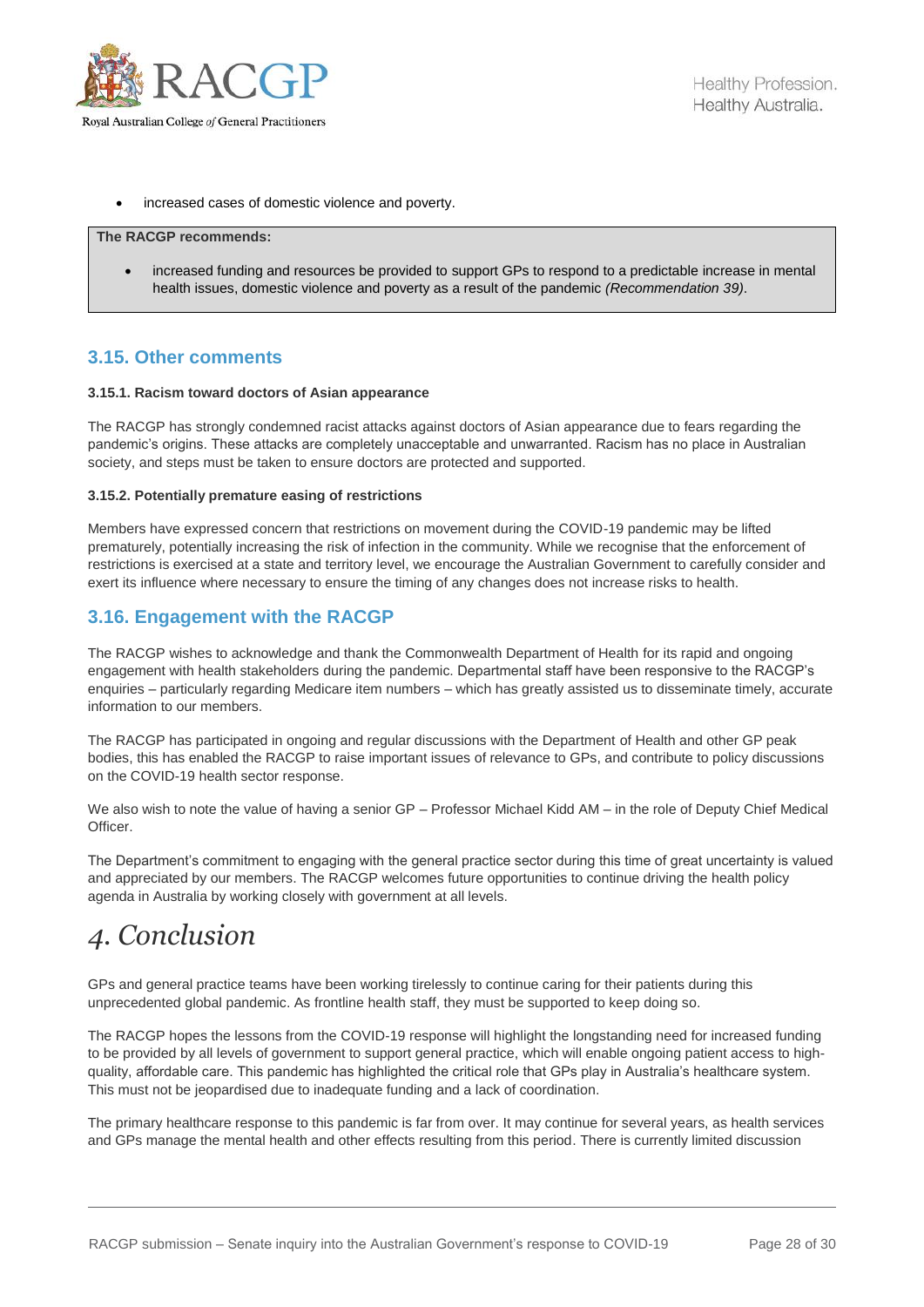

about supports available when the immediacy of the crisis has passed. The RACGP therefore cautions against a return to 'business as usual' in the wake of COVID-19.

The RACGP looks forward to contributing to further discussions around the Australian Government's response to the COVID-19 pandemic.

Should you have any questions or comments regarding the RACGP's submission, please contact Ms Michelle Gonsalvez, National Manager – Policy and Advocacy, on (03) 8699 0490 or at [michelle.gonsalvez@racgp.org.au](mailto:michelle.gonsalvez@racgp.org.au)

# *5. References*

<sup>9</sup> Australian Institute of Health and Welfare. Medical practitioners workforce 2015. Canberra: AIHW, 2016. Available at [https://www.aihw.gov.au/reports/workforce/medical-practitioners-workforce-2015/contents/how-many-medical](https://www.aihw.gov.au/reports/workforce/medical-practitioners-workforce-2015/contents/how-many-medical-practitioners-are-there)[practitioners-are-there](https://www.aihw.gov.au/reports/workforce/medical-practitioners-workforce-2015/contents/how-many-medical-practitioners-are-there) [Accessed 20 May 2020].

<sup>10</sup> The Hon Greg Hunt MP, Minister for Health. World first rapid COVID-19 testing to protect Aboriginal and Torres Strait Islander communities. Canberra: Department of Health, 16 April 2020. Available at

[https://www.health.gov.au/ministers/the-hon-greg-hunt-mp/media/world-first-rapid-covid-19-testing-to-protect-aboriginal](https://www.health.gov.au/ministers/the-hon-greg-hunt-mp/media/world-first-rapid-covid-19-testing-to-protect-aboriginal-and-torres-strait-islander-communities)[and-torres-strait-islander-communities](https://www.health.gov.au/ministers/the-hon-greg-hunt-mp/media/world-first-rapid-covid-19-testing-to-protect-aboriginal-and-torres-strait-islander-communities) [Accessed 23 May 2020].

<sup>11</sup> Koslowski M. 'Act now': AMA urges health education to combat 'growing' anti-vaxxer movement. Sydney: The Sydney Morning Herald, 25 May 2020. Available at [https://www.smh.com.au/national/act-now-ama-urges-health-education-to](https://www.smh.com.au/national/act-now-ama-urges-health-education-to-combat-growing-anti-vaxxer-movement-20200525-p54w7b.html)[combat-growing-anti-vaxxer-movement-20200525-p54w7b.html](https://www.smh.com.au/national/act-now-ama-urges-health-education-to-combat-growing-anti-vaxxer-movement-20200525-p54w7b.html) [Accessed 27 May 2020].

<sup>12</sup> Ward J. Bullet proofing Aboriginal and Torres Strait Islander communities from COVID-19. Cygnet, Tas: Croakey, 22 April 2020. Available at [https://croakey.org/bullet-proofing-aboriginal-and-torres-strait-islander-communities-from-covid-](https://croakey.org/bullet-proofing-aboriginal-and-torres-strait-islander-communities-from-covid-19/?fbclid=IwAR3KjXkVWuhpKe3TnbN9XD84Gb61Rvqv6G4jstQV-qNHanFpMfzTm8P2sCM)[19/?fbclid=IwAR3KjXkVWuhpKe3TnbN9XD84Gb61Rvqv6G4jstQV-qNHanFpMfzTm8P2sCM](https://croakey.org/bullet-proofing-aboriginal-and-torres-strait-islander-communities-from-covid-19/?fbclid=IwAR3KjXkVWuhpKe3TnbN9XD84Gb61Rvqv6G4jstQV-qNHanFpMfzTm8P2sCM) [Accessed 20 May 2020]. <sup>13</sup> COVID-19 National Incident Room Surveillance Team. COVID-19, Australia: Epidemiology Report 16: Reporting week ending 23:59 AEST 17 May 2020. Commun Dis Intell 2020;44. doi: 10.33321/cdi.2020.44.45.

<sup>14</sup> McQuire A. Aboriginal community health's success with Covid-19. Carlton, Vic: The Saturday Paper, 25 April 2020. Available a[t https://www.thesaturdaypaper.com.au/news/health/2020/04/25/aboriginal-community-healths-success-with](https://www.thesaturdaypaper.com.au/news/health/2020/04/25/aboriginal-community-healths-success-with-covid-19/15877368009740)[covid-19/15877368009740](https://www.thesaturdaypaper.com.au/news/health/2020/04/25/aboriginal-community-healths-success-with-covid-19/15877368009740) [Accessed 20 May 2020].

<sup>15</sup> Wilson G. Our Indigenous community is being left on the bench. Sydney: The Australian Financial Review, 19 April 2020. Available a[t https://www.afr.com/policy/economy/our-indigenous-community-is-being-left-on-the-bench-20200419](https://www.afr.com/policy/economy/our-indigenous-community-is-being-left-on-the-bench-20200419-p54l4p) [p54l4p](https://www.afr.com/policy/economy/our-indigenous-community-is-being-left-on-the-bench-20200419-p54l4p) [Accessed 20 May 2020].

<sup>16</sup> Department of Health. Australian Health Protection Principal Committee (AHPPC) Advice to National Cabinet on 30 March 2020. Canberra: DoH, 30 March 2020. Available at https://www.health.gov.au/news/australian-health-protectionprincipal-committee-ahppc-advice-to-national-cabinet-on-30-march-2020 [Accessed 20 May 2020].

<sup>1</sup> Department of Health. Daily number of reported COVID-19 cases in Australia. Canberra: DoH, 2020. Available at <https://www.health.gov.au/resources/daily-number-of-reported-covid-19-cases-in-australia> [Accessed 20 May 2020]. <sup>2</sup> Heal C, Roberts G. General practice research priority setting in Australia: Informing a research agenda to deliver best patient care. Aust J Gen Pract 2019;48(11):789–95. doi: 10.31128/AJGP-05-19-4928 -

<sup>&</sup>lt;sup>3</sup> McArthur G. Health system crisis looms. Sunday Herald Sun. 24 May 2020: 3.

<sup>4</sup> Cunningham M. Fears seriously ill people going unchecked as cancer referrals plummet. Sydney: The Sydney Morning Herald, 26 April 2020. Available at [https://www.smh.com.au/national/fears-seriously-ill-people-going-unchecked-as](https://www.smh.com.au/national/fears-seriously-ill-people-going-unchecked-as-cancer-referrals-plummet-20200426-p54n95.html)[cancer-referrals-plummet-20200426-p54n95.html](https://www.smh.com.au/national/fears-seriously-ill-people-going-unchecked-as-cancer-referrals-plummet-20200426-p54n95.html) [Accessed 20 May 2020].

<sup>5</sup> The Royal Australian College of General Practitioners. Vision for general practice and a sustainable healthcare system. East Melbourne, Vic: RACGP, 2019.

<sup>6</sup> Clun R. Health Minister wants telehealth to continue after COVID-19 pandemic. Sydney: The Sydney Morning Herald, 7 May 2020. Available at [https://www.smh.com.au/national/health-minister-wants-telehealth-to-continue-after-covid-19](https://www.smh.com.au/national/health-minister-wants-telehealth-to-continue-after-covid-19-pandemic-20200506-p54qfj.html) [pandemic-20200506-p54qfj.html](https://www.smh.com.au/national/health-minister-wants-telehealth-to-continue-after-covid-19-pandemic-20200506-p54qfj.html) [Accessed 23 May 2020].

<sup>7</sup> Consumers Health Forum of Australia. Staying connected – so doctor and consumer know best. Deakin, ACT: CHF, 28 April 2020. Available at<https://chf.org.au/media-releases/staying-connected-so-doctor-and-consumer-know-best> [Accessed 23 May 2020].

<sup>&</sup>lt;sup>8</sup> General Practice Registrars Australia. Impacts of COVID-19 on GP trainee employment survey – summary report. Melbourne: GPRA, 21 April 2020.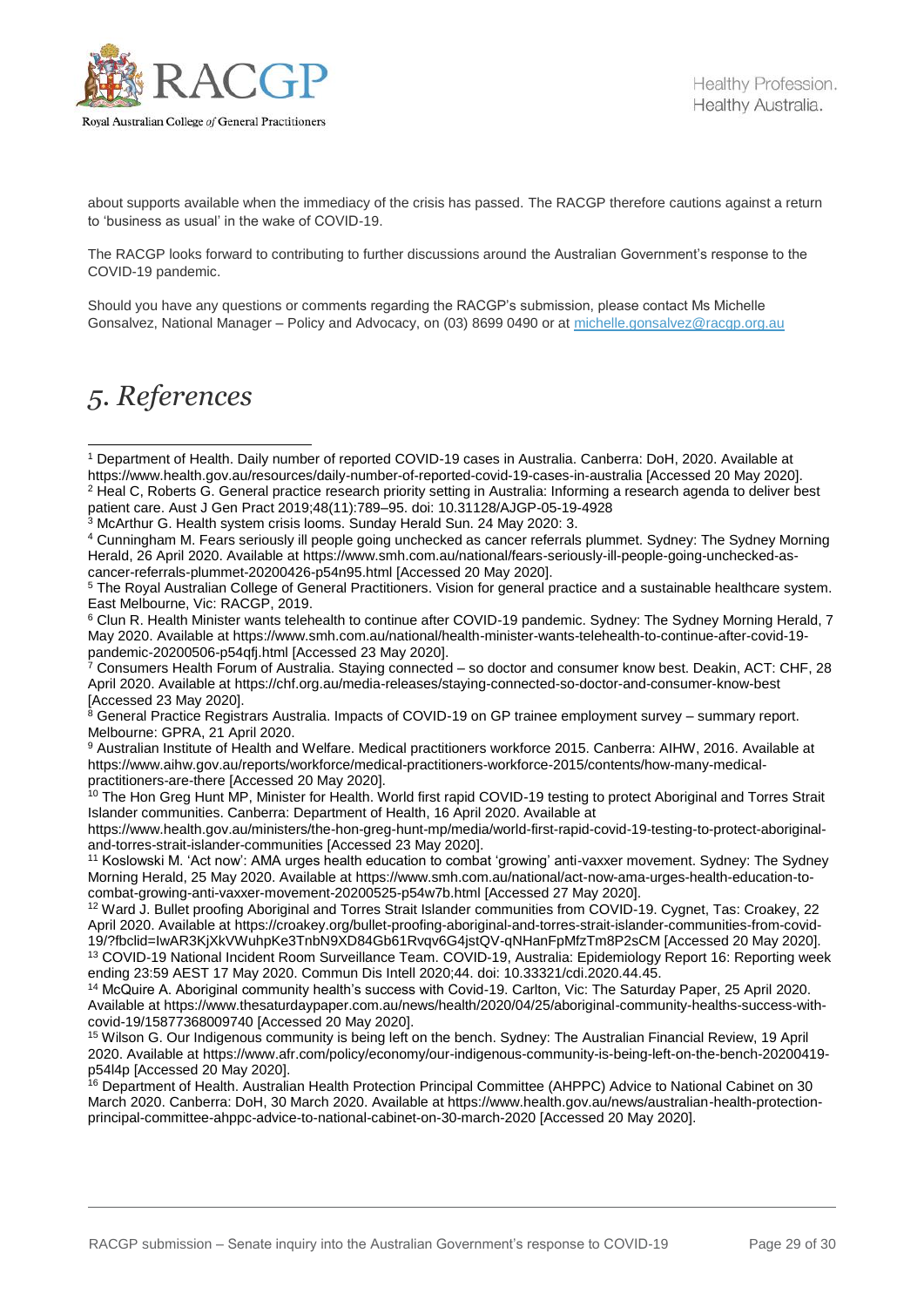

 $\overline{a}$ <sup>17</sup> Australian Indigenous Doctors' Association. Indigenous doctors warn that racism will cost lives. Parkes, ACT: AIDA, 26 March 2020. Available at [https://www.aida.org.au/wp-content/uploads/2020/03/Indigenous-Doctors-warn-that-racism-will](https://www.aida.org.au/wp-content/uploads/2020/03/Indigenous-Doctors-warn-that-racism-will-cost-lives-MEDIA-RELEASE.pdf)[cost-lives-MEDIA-RELEASE.pdf](https://www.aida.org.au/wp-content/uploads/2020/03/Indigenous-Doctors-warn-that-racism-will-cost-lives-MEDIA-RELEASE.pdf) [Accessed 20 May 2020].

<sup>18</sup> Trench-Thiedeman B, et al. Kimberley coronavirus animation. Broome, WA: Nirrumbuk Environmental Health and Services and Kimberley Aboriginal Medical Services, 2020. Available at<https://vimeo.com/407920895?ref=tw-share> [Accessed 20 May 2020].

<sup>19</sup> Allam L. Aboriginal medical service demands urgent change to work-for-dole rules to reduce coronavirus risk. Sydney: The Guardian, 18 March 2020. Available at [https://www.theguardian.com/australia-news/2020/mar/18/aboriginal](https://www.theguardian.com/australia-news/2020/mar/18/aboriginal-medical-service-demands-urgent-change-to-work-for-dole-rules-to-reduce-coronavirus-risk)[medical-service-demands-urgent-change-to-work-for-dole-rules-to-reduce-coronavirus-risk](https://www.theguardian.com/australia-news/2020/mar/18/aboriginal-medical-service-demands-urgent-change-to-work-for-dole-rules-to-reduce-coronavirus-risk) [Accessed 20 May 2020]. <sup>20</sup> Mackinolty C. Urgent calls for more resources to protect Aboriginal and Torres Strait Islander communities from COVID-19. Cygnet, Tas: Croakey, 13 March 2020. Available at [https://croakey.org/urgent-calls-for-more-resources-to](https://croakey.org/urgent-calls-for-more-resources-to-protect-aboriginal-and-torres-strait-islander-communities-from-covid-19/)[protect-aboriginal-and-torres-strait-islander-communities-from-covid-19/](https://croakey.org/urgent-calls-for-more-resources-to-protect-aboriginal-and-torres-strait-islander-communities-from-covid-19/) [Accessed 20 May 2020].

<sup>21</sup> Australian Bureau of Statistics. 2076.0 – Census of Population and Housing: Characteristics of Aboriginal and Torres Strait Islander Australians, 2016. Canberra: ABS, 2018. Available at

[https://www.abs.gov.au/ausstats/abs@.nsf/Latestproducts/2076.0Main%20Features512016?opendocument&tabname=S](https://www.abs.gov.au/ausstats/abs@.nsf/Latestproducts/2076.0Main%20Features512016?opendocument&tabname=Summary&prodno=2076.0&issue=2016&num=&view=) [ummary&prodno=2076.0&issue=2016&num=&view=](https://www.abs.gov.au/ausstats/abs@.nsf/Latestproducts/2076.0Main%20Features512016?opendocument&tabname=Summary&prodno=2076.0&issue=2016&num=&view=) [Accessed 20 May 2020].